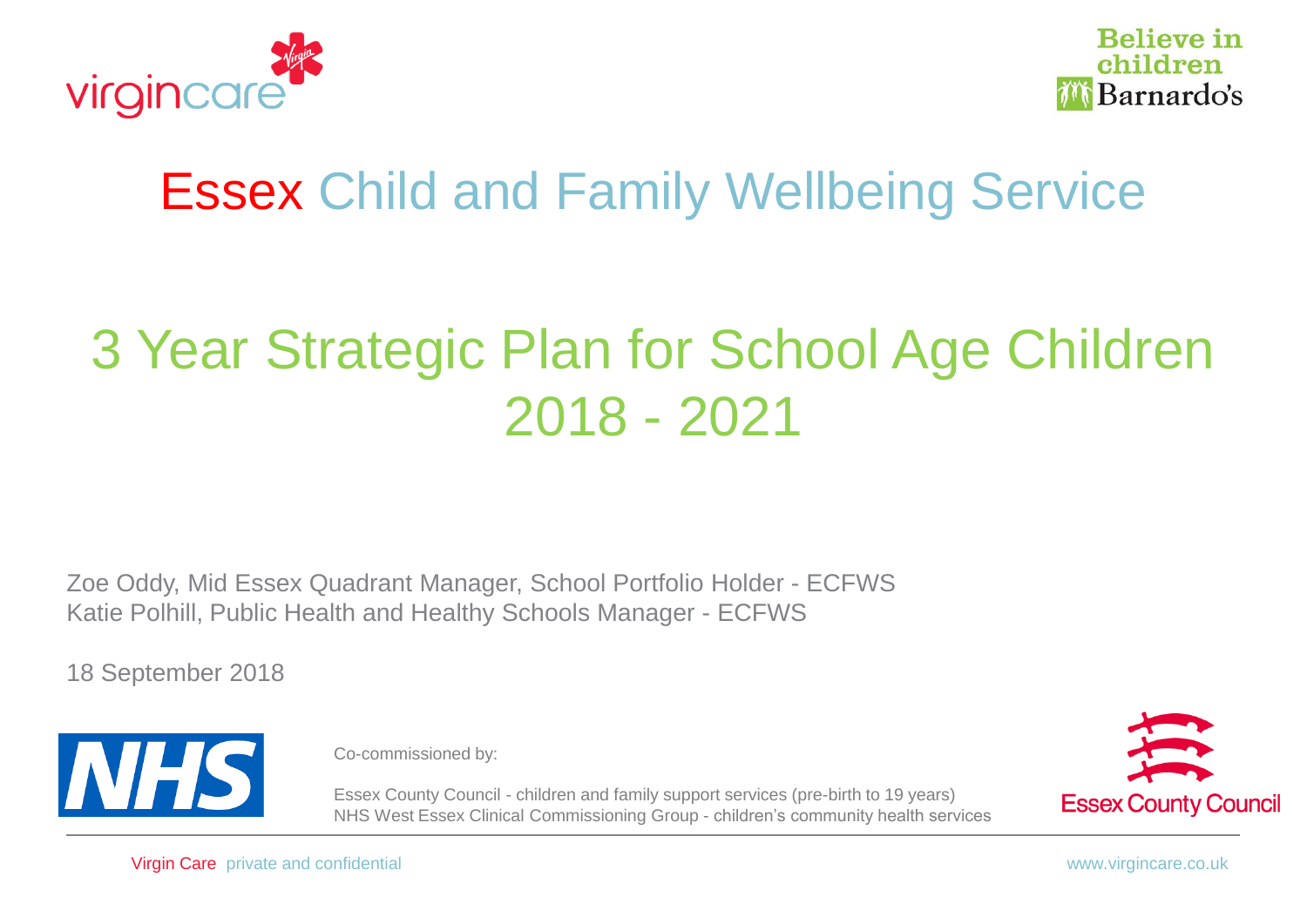

**2** Virgin Care private and confidential www.virgincare.co.uk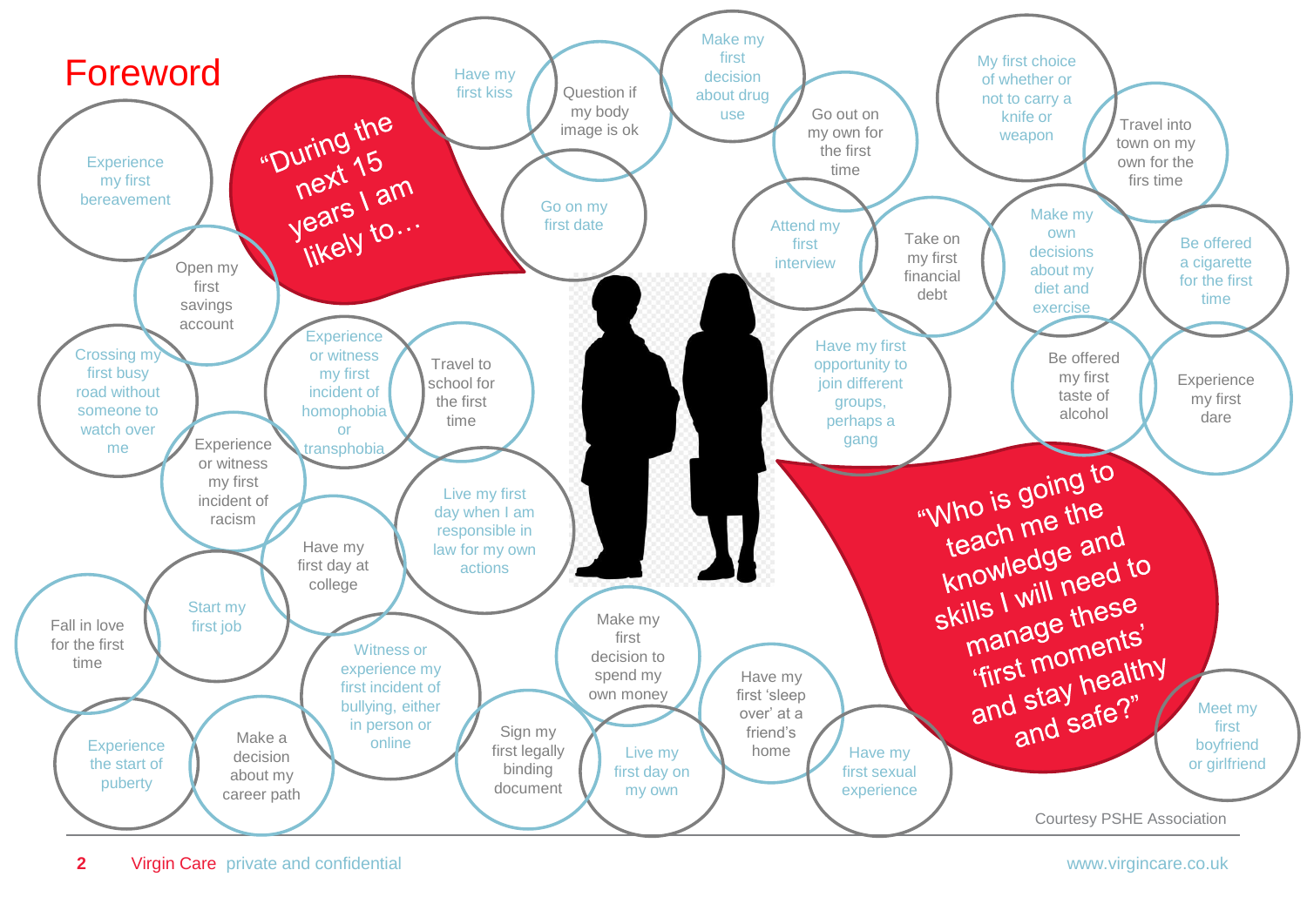| <b>Contents</b>                                                |                |
|----------------------------------------------------------------|----------------|
| 1. Background and purpose                                      | $\overline{4}$ |
| 2. Supporting system change                                    | 5              |
| 3. Overview of our delivery model                              | 6              |
| 4. The number of school age children                           | 9              |
| 5. The number of schools                                       | 10             |
| 6. Key stages and national curriculum                          | 12             |
| 7. Schools as a community                                      | 15             |
| 8. Healthy Schools status                                      | 16             |
| 9. PHSE education                                              | 18             |
| 10. Provision for Early Years Foundation Stage and KS-1 & KS-2 | 20             |
| <b>11. NCMP</b>                                                | 22             |
| 12. Provision for KS-3, KS-4 and KS-5                          | 25             |
| 13. Targeted provision                                         | 28             |
| 14. Medical conditions                                         | 29             |
| 15. Specials schools provision                                 | 30             |
| 16. Communication                                              | 31             |
| 17. Maximising partnerships and building community resilience  | 32             |
| 18. Knowing your Healthy Family Team & contact information     | 33             |
| 19. Our role in Safeguarding children                          | 40             |
| 20. Know more about us                                         | 43             |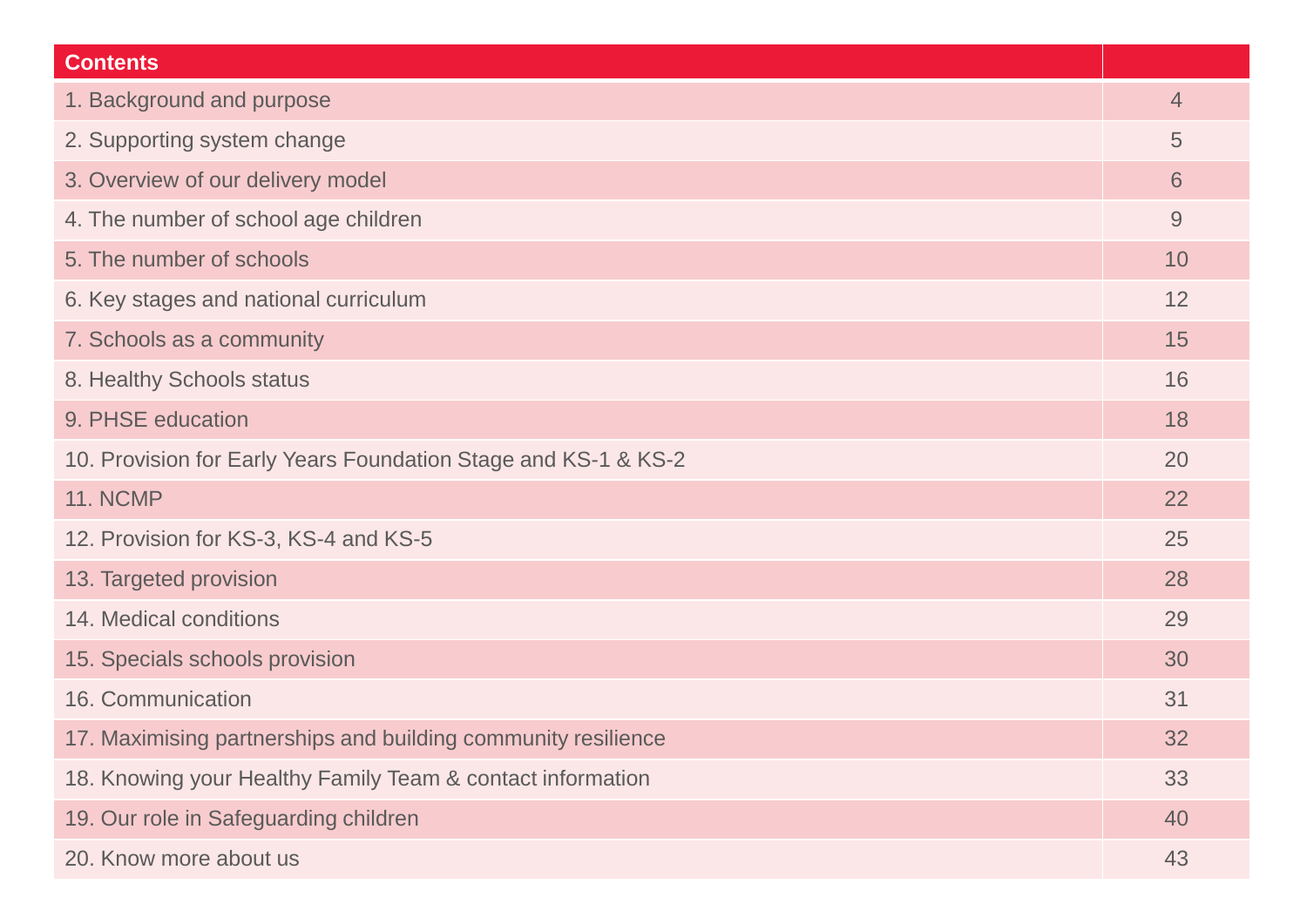#### 1. Background and purpose

On 01 April 2017 Virgin Care Services Limited together with Barnardo's commenced a new Essex County Council commissioned contract to deliver children and family services across the whole of Essex, including local children's community health provision commissioned by West Essex CCG.

A key feature our service is the integration of professionals from Children's Centre, Health Visiting and School Nursing Teams to deliver a new service focused on improving outcomes for children, young people and their families. In West Essex, this integration includes the paediatric health provision commissioned by West Essex CCG.

The purpose of this document is to lay out our 3-year strategic plan for how we will work in and alongside schools to support children's development. It is intended to be shared with schools so that there is a collective commitment to the Healthy Schools agenda as well as a clear understanding of the roles carried out by the different professionals working with school-aged children.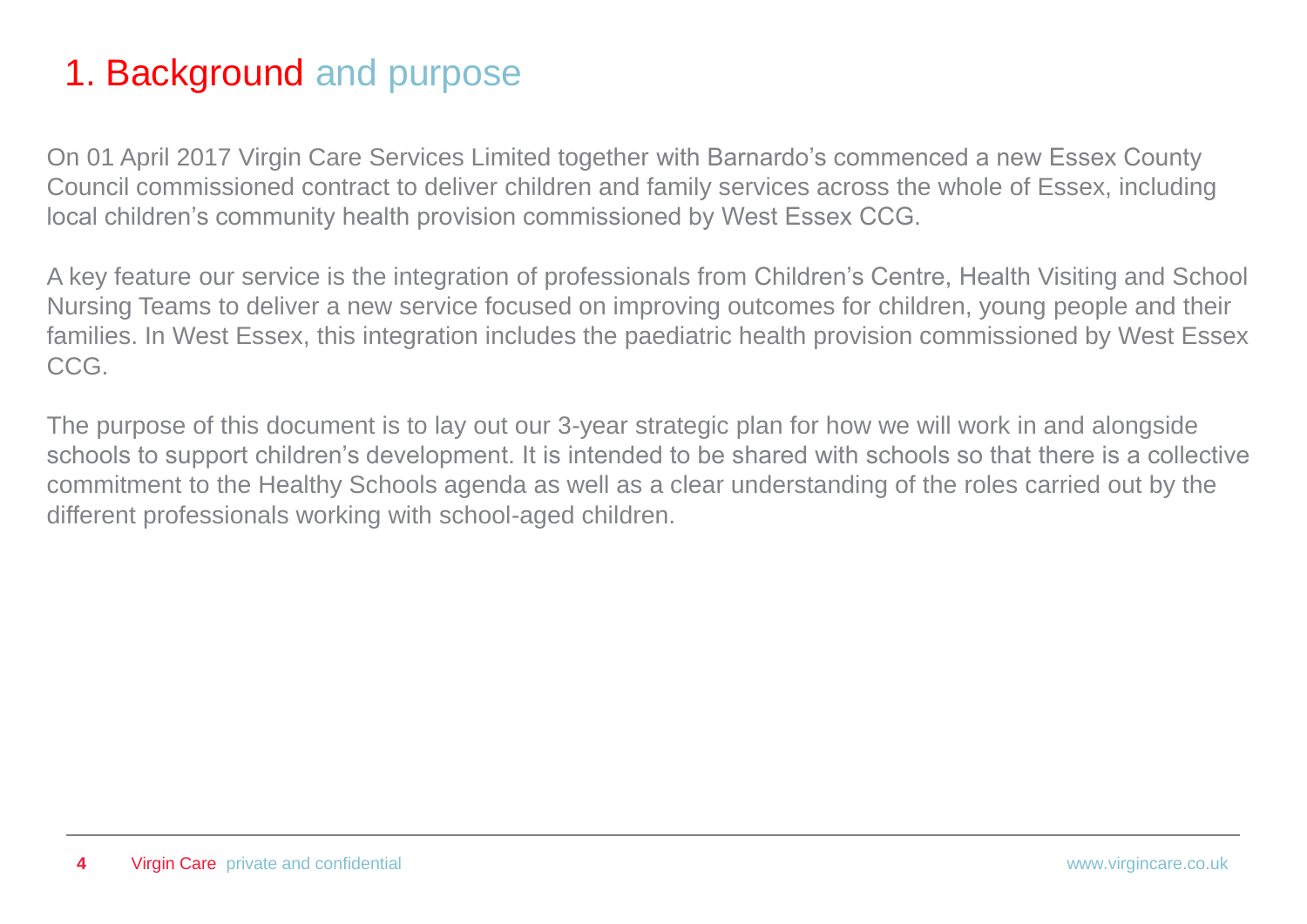#### 2. Supporting system change

Research and literature relevant to this field asserts that many of the issues that either undermine or enhance immediate and long-term health outcomes for children have structural, social and behavioural determinants. This includes, but is not limited to,:

- Education
- Social norms
- Social context
- Online and built environments
- As well as the whole person.

In order to effectively contribute to preventing poor health, the Essex Child and Family Wellbeing Service will embed a holistic approach that takes in to account all of the above – ensuring a systems and partnership approach is at the centre of the delivery model.

The unique transdisciplinary model Essex Child and Family Wellbeing Service employs, enables us to go beyond traditional methods to change outcomes and affecting system change, by bringing a range of activities and interventions to work with both individuals and the wider community in which they live. These activities, interventions and resources are specifically focussed on strengthening individuals knowledge and resilience in children and building capacity within their communities that priorities prevention, targets the issues most predominantly disadvantaging vulnerable groups and which supports recovery, growth and independence.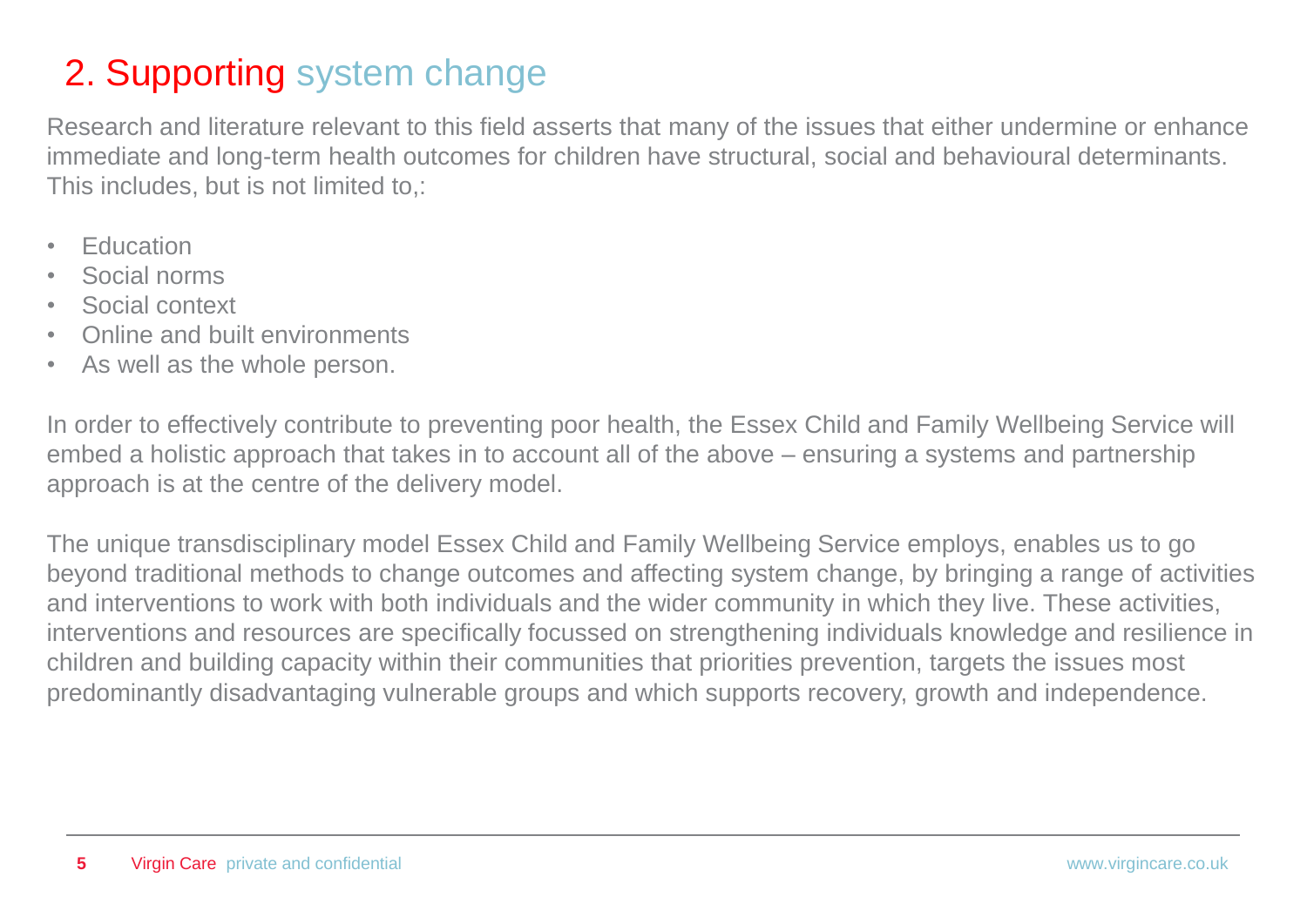### 3. Overview of our delivery model (1/3)

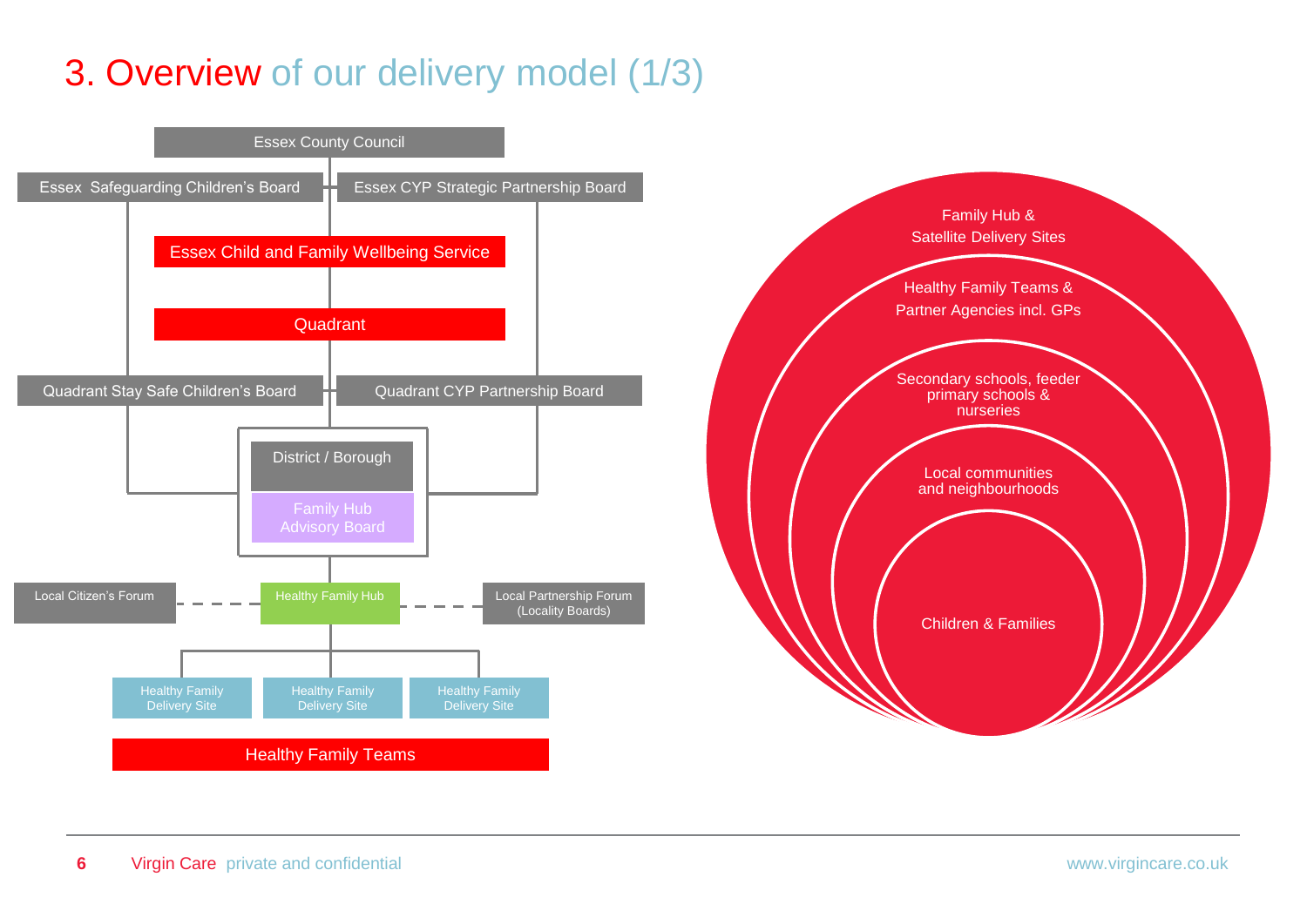### 3. Overview of our delivery model (2/3)

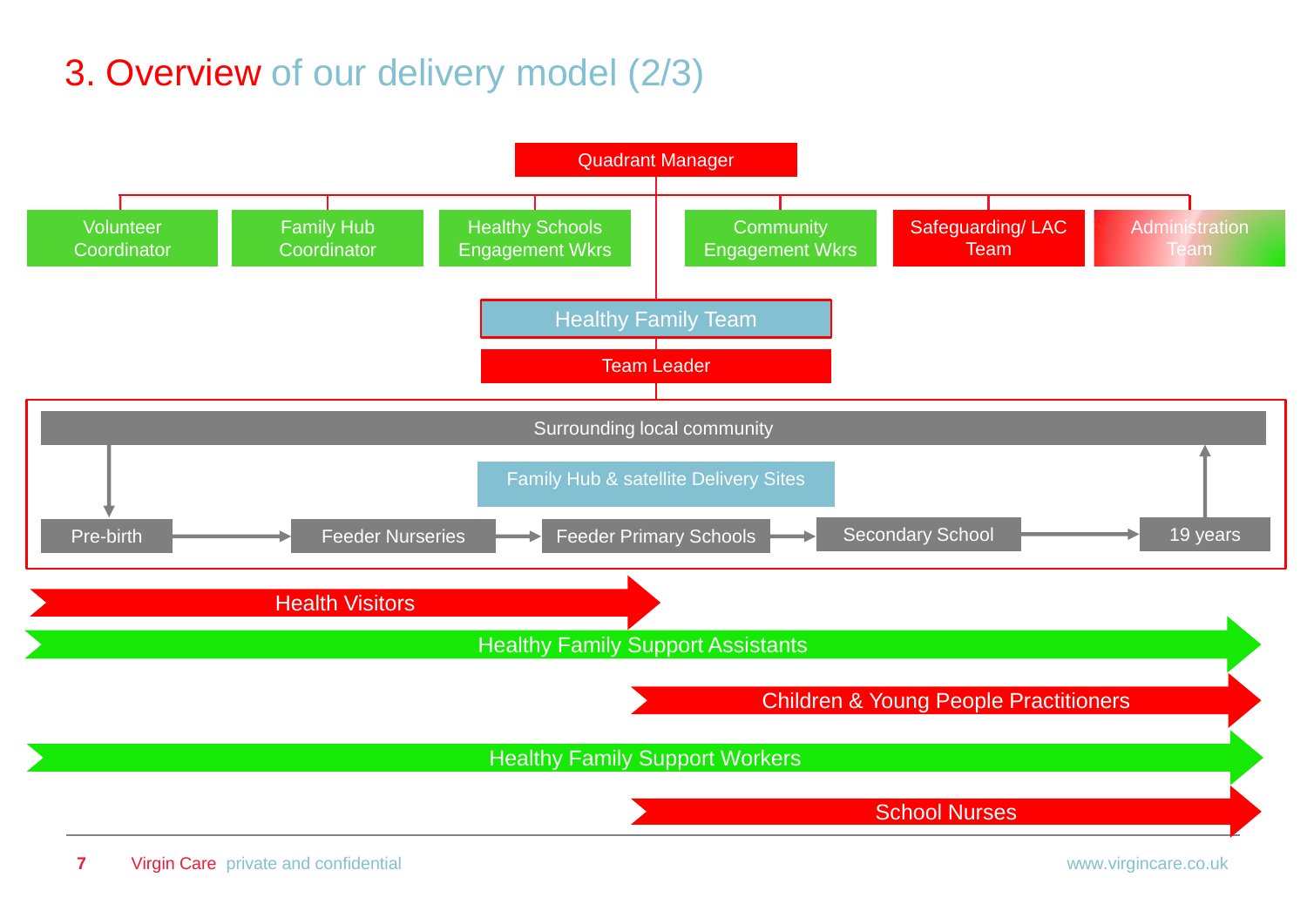### 3. Overview of our delivery model (3/3)

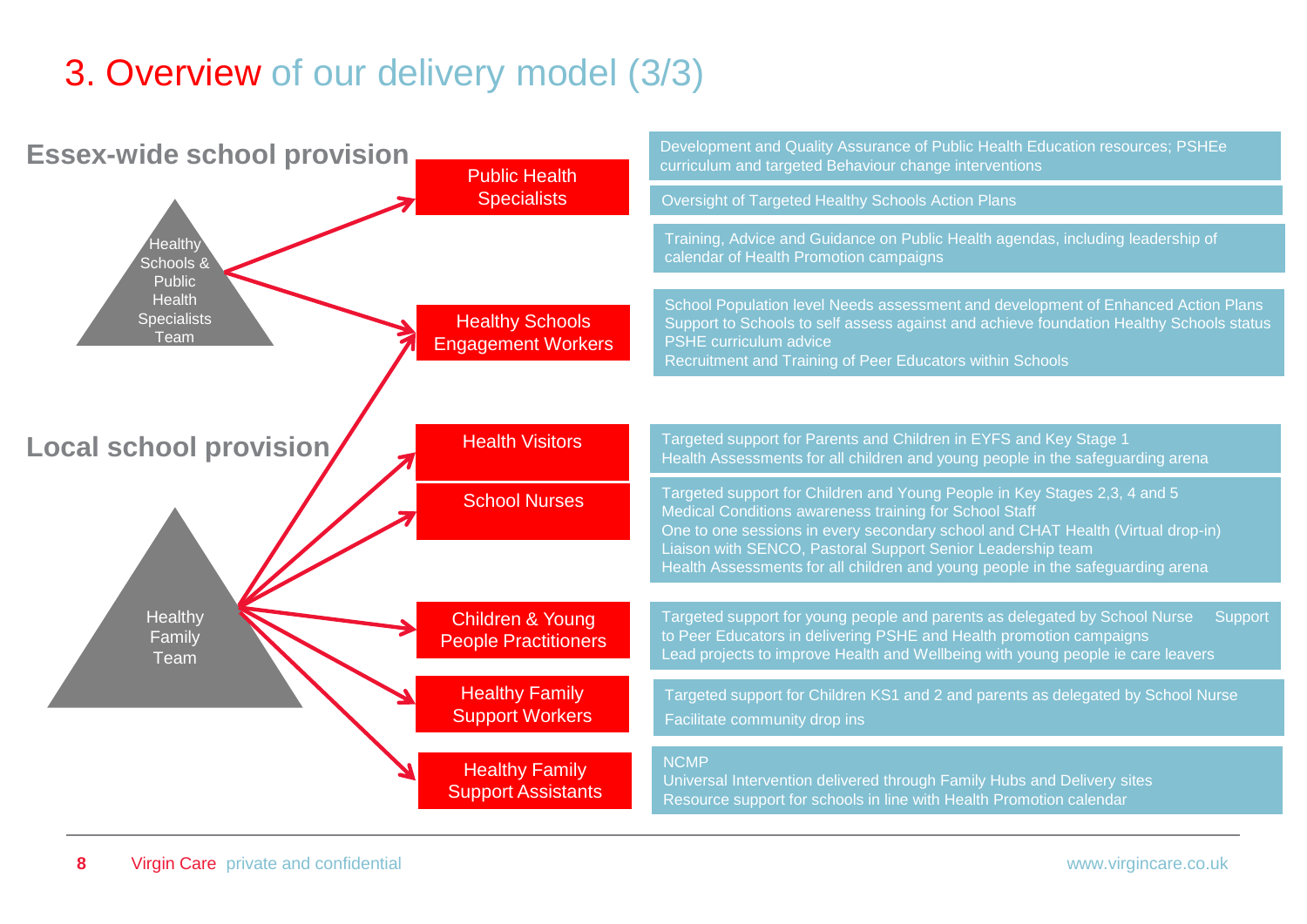### 4. The numbers of school-age children

| <b>Quadrant</b>    | No. of children 0-4 | No. of children 5-19 |         |
|--------------------|---------------------|----------------------|---------|
| <b>South</b>       | 25,977              | 69,006               |         |
| <b>West</b>        | 19,310              | 48,310               |         |
| <b>Mid</b>         | 21,717              | 63,246               |         |
| <b>North</b>       | 18,351              | 52,877               |         |
| <b>Essex Total</b> | 85,355              | 233,439              | 318,794 |

|                                                                          | <b>No. of primary schools across Essex</b> |
|--------------------------------------------------------------------------|--------------------------------------------|
| School sites                                                             | 414                                        |
| Total unique<br>schools (Infant &<br>Junior separated<br>if on one site) | 450                                        |

| No. of primary<br>school children<br>across Essex | <b>Total on</b><br><b>SystmOne</b> | <b>Total children with an active</b><br>school on SystmOne | No. of secondary<br>school children<br>across Essex | Total on<br><b>SystmOne</b> | <b>Total children with an active</b><br>school on SystmOne |
|---------------------------------------------------|------------------------------------|------------------------------------------------------------|-----------------------------------------------------|-----------------------------|------------------------------------------------------------|
| Reception                                         | 18,127                             | 16,895                                                     | Year <sub>7</sub>                                   | 16,722                      | 14,146                                                     |
| Year 1                                            | 18,004                             | 17,327                                                     | Year <sub>8</sub>                                   | 15,867                      | 14,278                                                     |
| Year 2                                            | 17,911                             | 17,217                                                     | Year 9                                              | 16,139                      | 14,993                                                     |
| Year <sub>3</sub>                                 | 17,891                             | 17,235                                                     | Year 10                                             | 15,290                      | 14,175                                                     |
| Year 4                                            | 17,451                             | 16,722                                                     | Year 11                                             | 14,849                      | 13,693                                                     |
| Year <sub>5</sub>                                 | 17,562                             | 17,281                                                     | <b>Total</b>                                        | 78,867                      | 71,285                                                     |
| Year <sub>6</sub>                                 | 17,292                             | 16,574                                                     |                                                     |                             |                                                            |
| <b>Total</b>                                      | 124,238                            | 119,251                                                    |                                                     |                             |                                                            |

The data represents children on ECFWS SystmOne within age range living within Essex (excluding Southend and Thurrock) as of July 2018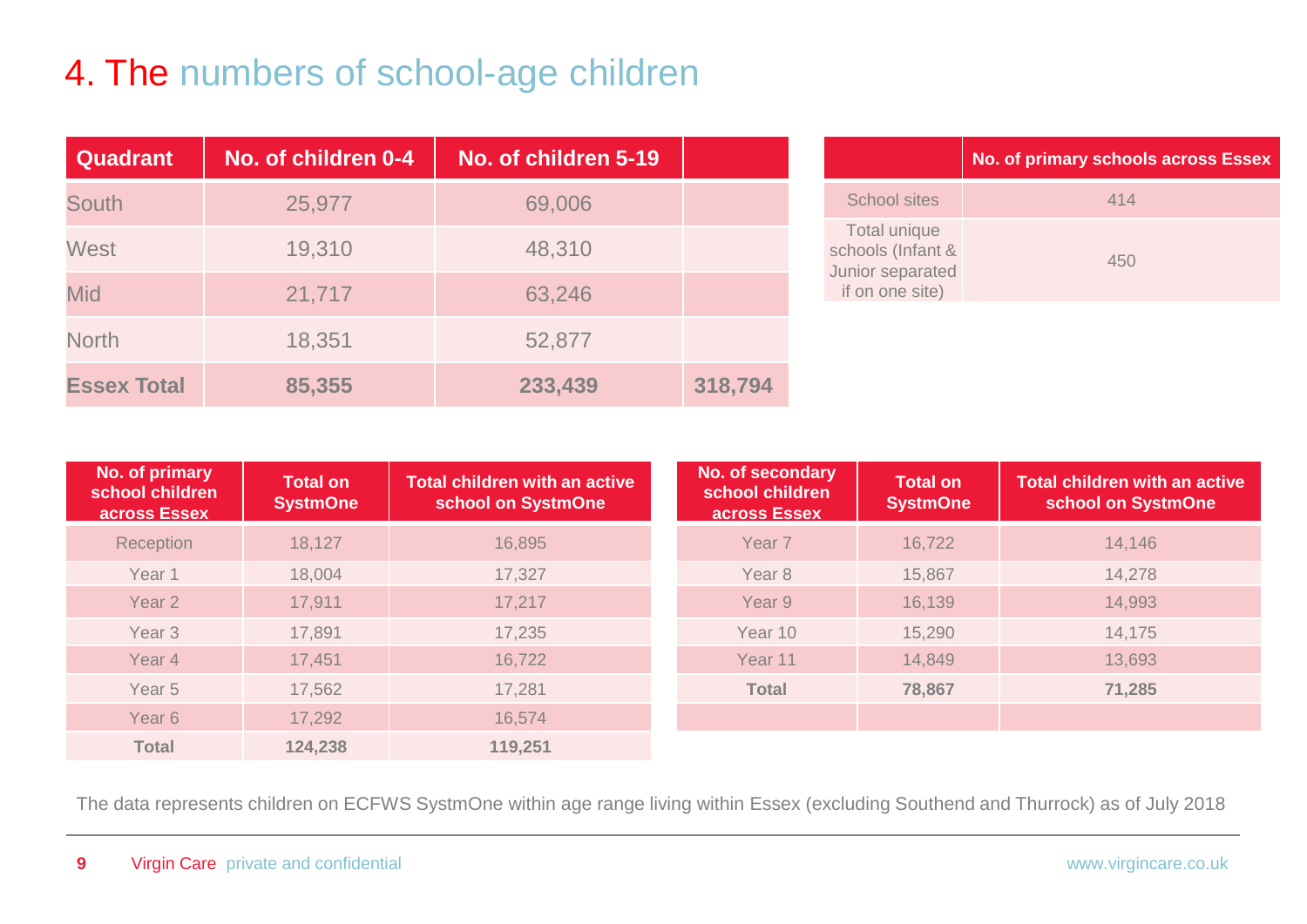### 5. The numbers of schools (1/2)

| <b>By Quadrant &amp;</b><br><b>District</b> | <b>No. Schools</b> |
|---------------------------------------------|--------------------|
| <b>Mid</b>                                  | 9                  |
| <b>Braintree</b>                            | $\overline{2}$     |
| <b>Chelmsford</b>                           | 6                  |
| Maldon                                      | 1                  |
| <b>North</b>                                | 6                  |
| Colchester                                  | 5                  |
| <b>Tendring</b>                             | 1                  |
| <b>South</b>                                | 6                  |
| <b>Basildon</b>                             | $\overline{1}$     |
| <b>Brentwood</b>                            | 5                  |
| <b>West</b>                                 | 11                 |
| Epping                                      | $\overline{7}$     |
| <b>Harlow</b>                               | 1                  |
| <b>Uttlesford</b>                           | 3                  |
| <b>Grand Total</b>                          | 32                 |

#### Independent Schools State-funded Primary Schools

|                                | No. of primary<br>schools across     | <b>By District</b>   |     | <b>No. Primary</b><br><b>Schools</b> |  |
|--------------------------------|--------------------------------------|----------------------|-----|--------------------------------------|--|
|                                | <b>Essex</b>                         | <b>Basildon</b>      | 50  |                                      |  |
| <b>School sites</b>            | 414                                  | <b>Braintree</b>     | 52  |                                      |  |
| <b>Total unique</b><br>schools |                                      | <b>Brentwood</b>     | 24  |                                      |  |
| (Infant &                      | 450                                  | <b>Castle Point</b>  | 23  |                                      |  |
| Junior on one<br>site)         |                                      | <b>Chelmsford</b>    | 56  |                                      |  |
|                                |                                      | Colchester           | 64  |                                      |  |
| <b>Quadrant</b>                | <b>No. Primary</b><br><b>Schools</b> | <b>Epping Forest</b> | 35  |                                      |  |
|                                |                                      | <b>Harlow</b>        | 29  |                                      |  |
| <b>South</b>                   | 119                                  | Maldon               | 18  |                                      |  |
| Mid                            | 126                                  | Rochford             | 22  |                                      |  |
|                                |                                      | <b>Tendring</b>      | 40  |                                      |  |
| West                           | 101                                  | <b>Uttlesford</b>    | 37  |                                      |  |
| <b>North</b>                   | 104                                  | <b>Grand Total</b>   | 450 |                                      |  |
| <b>Grand Total</b>             | 450                                  |                      |     |                                      |  |

The data represents children on ECFWS SystmOne within age range living within Essex (excluding Southend and Thurrock) as of July 2018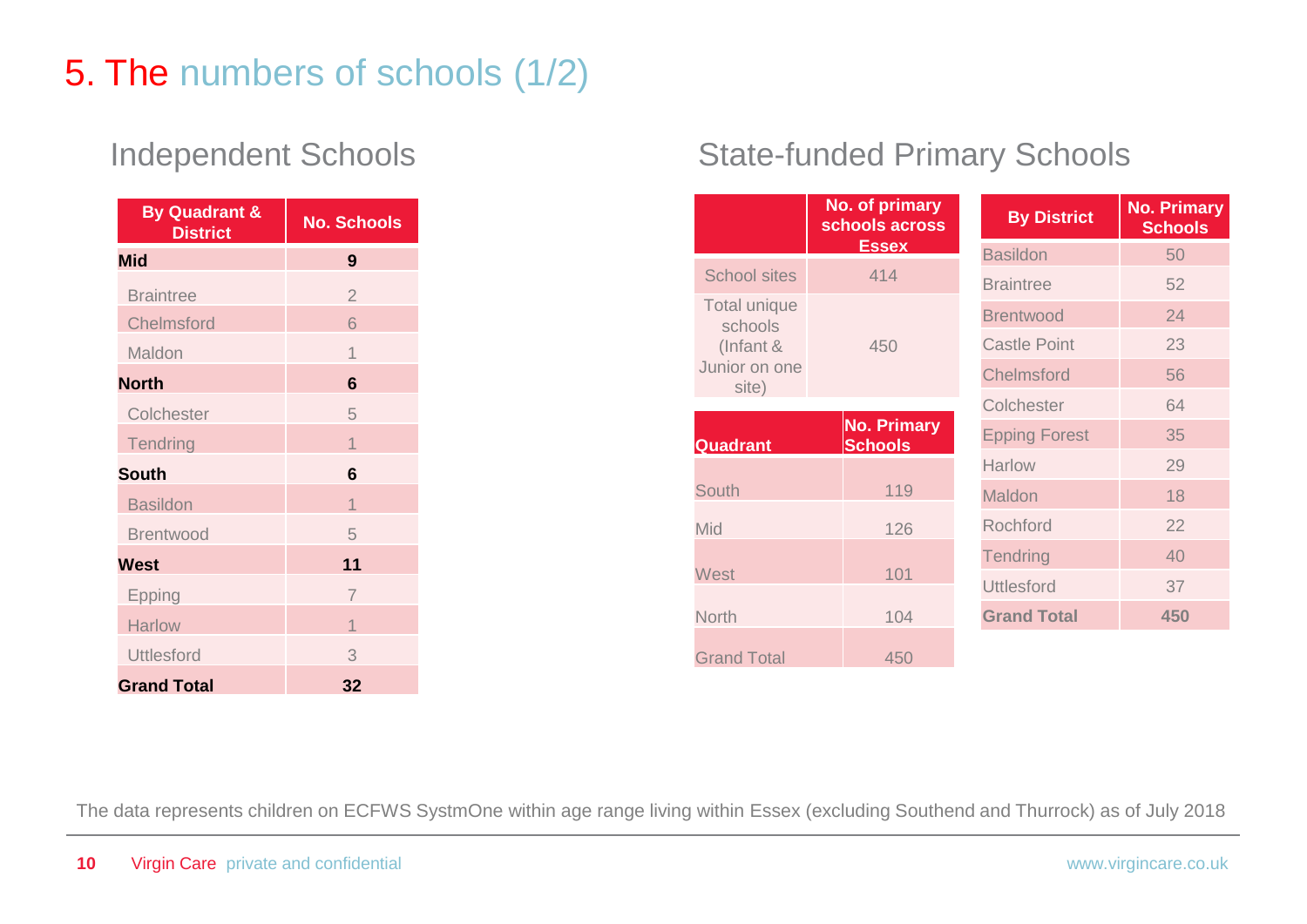#### 5. The numbers of schools (2/2)

#### State-funded Secondary schools

| <b>By Quadrant</b>                   | <b>No. Secondary</b><br><b>Schools</b> |
|--------------------------------------|----------------------------------------|
| <b>Mid Quadrant</b>                  |                                        |
| <b>Secondary Comprehensive</b>       | 18                                     |
| <b>Secondary Grammer Boys</b>        | 1                                      |
| <b>Secondary Grammer Girls</b>       | 1                                      |
| <b>Mid Quadrant Total</b>            | 20                                     |
| <b>North Quadrant</b>                |                                        |
| Secondary                            | $\overline{2}$                         |
| <b>Secondary Comprehensive</b>       | 12                                     |
| <b>Secondary Grammer Boys</b>        | 1                                      |
| <b>Secondary Grammer Girls</b>       | $\overline{1}$                         |
| <b>North Quadrant Total</b>          | 16                                     |
| <b>South Quadrant</b>                |                                        |
| Secondary                            | $\overline{1}$                         |
| <b>Secondary Comprehensive</b>       | 22                                     |
| <b>Secondary Comprehensive Girls</b> | $\overline{1}$                         |
| <b>South Quadrant Total</b>          | 24                                     |
| <b>West Quadrant</b>                 |                                        |
| <b>Secondary Comprehensive</b>       | 17                                     |
| <b>West Quadrant Total</b>           | 17                                     |

| <b>By District</b>                      | <b>No. Secondary</b><br><b>Schools</b> |
|-----------------------------------------|----------------------------------------|
| <b>Basildon</b>                         | 9                                      |
| <b>Secondary Comprehensive</b>          | 9                                      |
| <b>Braintree</b>                        | 8                                      |
| <b>Secondary Comprehensive</b>          | 8                                      |
| <b>Brentwood</b>                        | 6                                      |
| <b>Secondary Comprehensive</b>          | 5                                      |
| <b>Secondary Comprehensive</b><br>Girls | $\overline{1}$                         |
| <b>Castle Point</b>                     | 5                                      |
| Secondary                               | $\overline{1}$                         |
| <b>Secondary Comprehensive</b>          | $\overline{4}$                         |
| <b>Chelmsford</b>                       | 10                                     |
| <b>Secondary Comprehensive</b>          | 8                                      |
| <b>Secondary Grammer Boys</b>           | $\overline{1}$                         |
| <b>Secondary Grammer Girls</b>          | $\overline{\mathcal{L}}$               |
| <b>Colchester</b>                       | 10                                     |
| <b>Secondary Comprehensive</b>          | 8                                      |
| <b>Secondary Grammer Boys</b>           | $\overline{1}$                         |
| <b>Secondary Grammer Girls</b>          | 1                                      |

| <b>By District</b>             | No. Secondary<br><b>Schools</b> |
|--------------------------------|---------------------------------|
| <b>Epping Forest</b>           | 7                               |
| <b>Secondary Comprehensive</b> | 7                               |
| <b>Harlow</b>                  | 6                               |
| <b>Secondary Comprehensive</b> | 6                               |
| <b>Maldon</b>                  | $\mathbf{2}$                    |
| <b>Secondary Comprehensive</b> | $\mathfrak{D}$                  |
| <b>Rochford</b>                | 4                               |
| <b>Secondary Comprehensive</b> | $\Delta$                        |
| <b>Tendring</b>                | 6                               |
| Secondary                      | $\mathfrak{D}$                  |
| <b>Secondary Comprehensive</b> | $\Delta$                        |
| <b>Uttlesford</b>              | 4                               |
| <b>Secondary Comprehensive</b> | $\Delta$                        |
|                                |                                 |
| <b>Grand Total</b>             | 77                              |

The data represents children on ECFWS SystmOne within age range living within Essex (excluding Southend and Thurrock) as of July 2018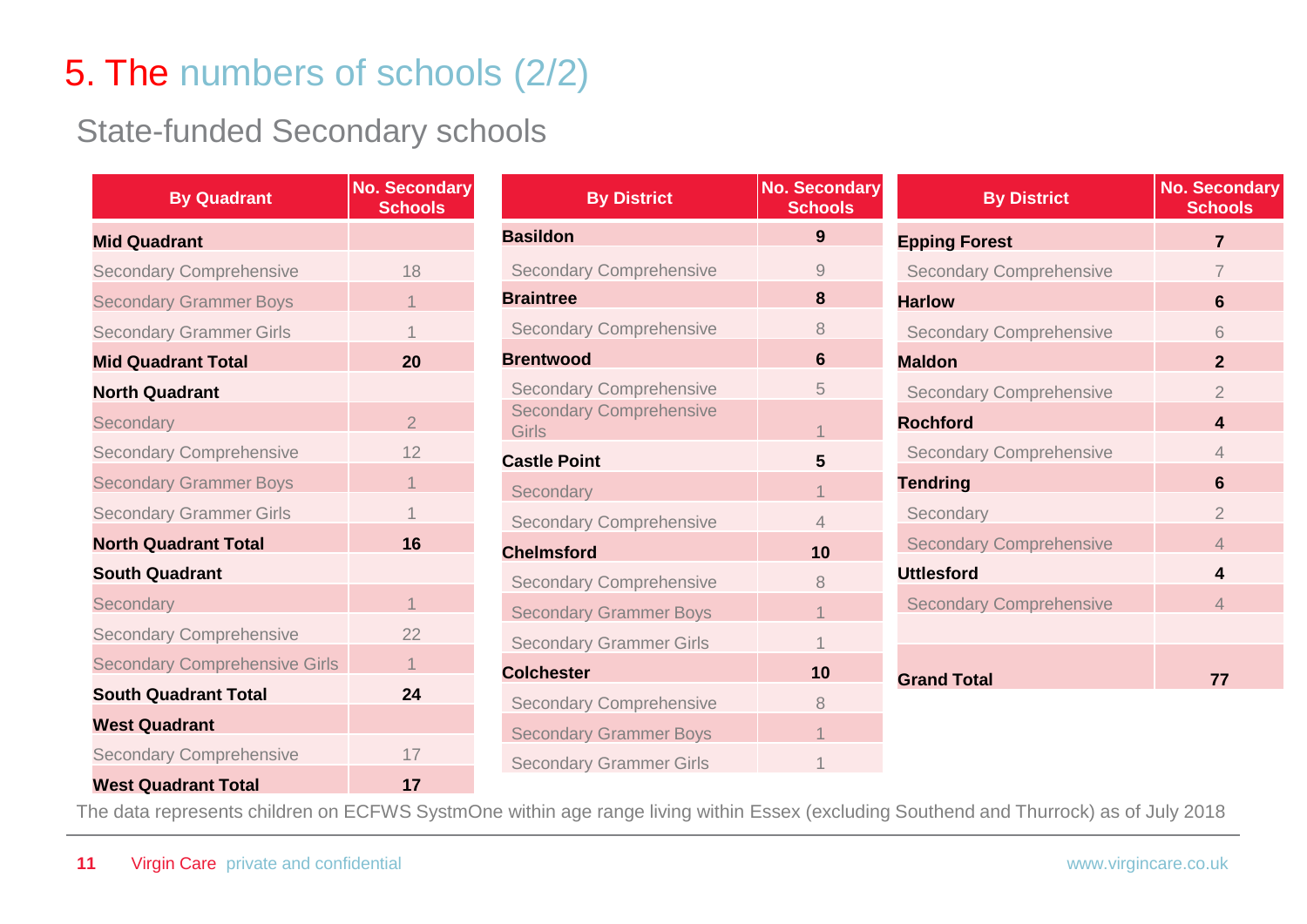#### 6. Key stages and national curriculum (1/3)

The Department for Education (DfE) is the central government office that is responsible for the education system in England. In the UK, education is compulsory from the ages of 5-16 inclusive.

All schools must follow a National Curriculum which is divided into the following Key Stages:

|           | <b>Key Stage</b> | <b>Year Groups</b> | <b>Age of Children</b> |
|-----------|------------------|--------------------|------------------------|
| Primary   |                  | 1, 2, 3            | $5 - 7$                |
| Primary   |                  | 4, 5, 6            | $8 - 11$               |
| Secondary |                  | 7, 8, 9            | $12 - 14$              |
| Secondary |                  | 10, 11             | $15 - 16$              |
| Secondary | 5                | 12, 13             | $17 - 18$              |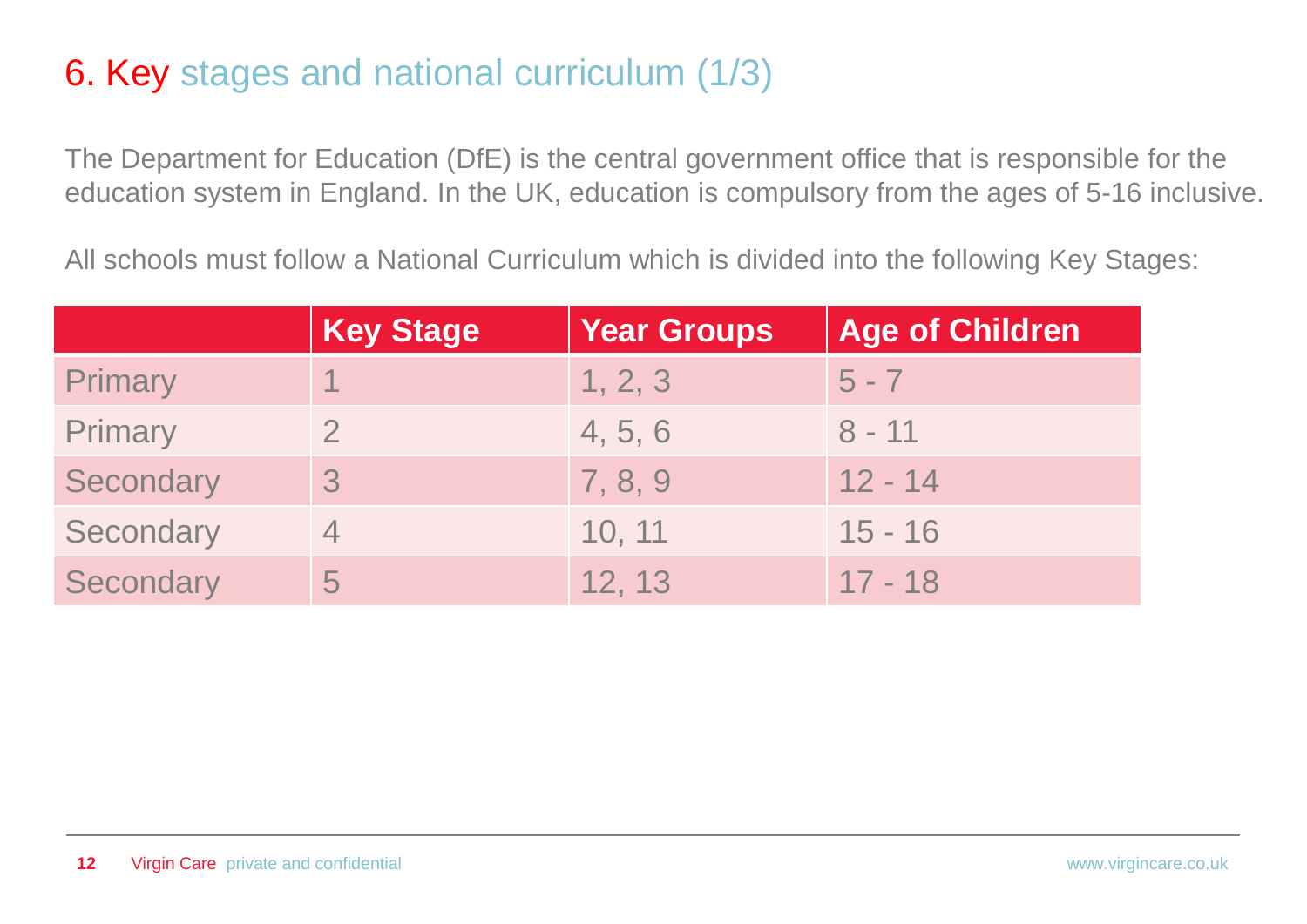### 6. Key stages and national curriculum (2/3)

The Department of Education's statutory guidance - National curriculum in England: framework for key stages 1 to 4 (Dec.  $2014$ ) – outlines the structure of the national curriculum, in terms of which subjects are compulsory at each key stage, which is set out in the adjoining table.

|                            | <b>Key stage 1</b> | <b>Key stage 2</b> | <b>Key stage 3</b> | <b>Key stage 4</b> |
|----------------------------|--------------------|--------------------|--------------------|--------------------|
| Age                        | $5-7$              | $7 - 11$           | $11 - 14$          | $14 - 16$          |
| Year groups                | $1 - 2$            | $3-6$              | $7 - 9$            | $10 - 11$          |
| Core subjects              |                    |                    |                    |                    |
| English                    | $\checkmark$       | $\checkmark$       | $\checkmark$       | $\checkmark$       |
| <b>Mathematics</b>         | $\checkmark$       | $\checkmark$       | $\checkmark$       | $\checkmark$       |
| <b>Science</b>             | $\checkmark$       | $\checkmark$       | $\checkmark$       | $\checkmark$       |
| <b>Foundation subjects</b> |                    |                    |                    |                    |
| Art and design             | $\checkmark$       | $\checkmark$       | $\checkmark$       |                    |
| Citizenship                |                    |                    | $\checkmark$       | $\checkmark$       |
| Computing                  | $\checkmark$       | $\checkmark$       | $\checkmark$       | $\checkmark$       |
| Design and technology      | $\checkmark$       | $\checkmark$       | $\checkmark$       |                    |
| Languages                  |                    | $\checkmark$       | $\checkmark$       |                    |
| Geography                  | $\checkmark$       | $\checkmark$       | $\checkmark$       |                    |
| <b>History</b>             | $\checkmark$       | $\checkmark$       | $\checkmark$       |                    |
| <b>Music</b>               | $\checkmark$       | $\checkmark$       | $\checkmark$       |                    |
| Physical education         | ✓                  | ✓                  | $\checkmark$       | $\checkmark$       |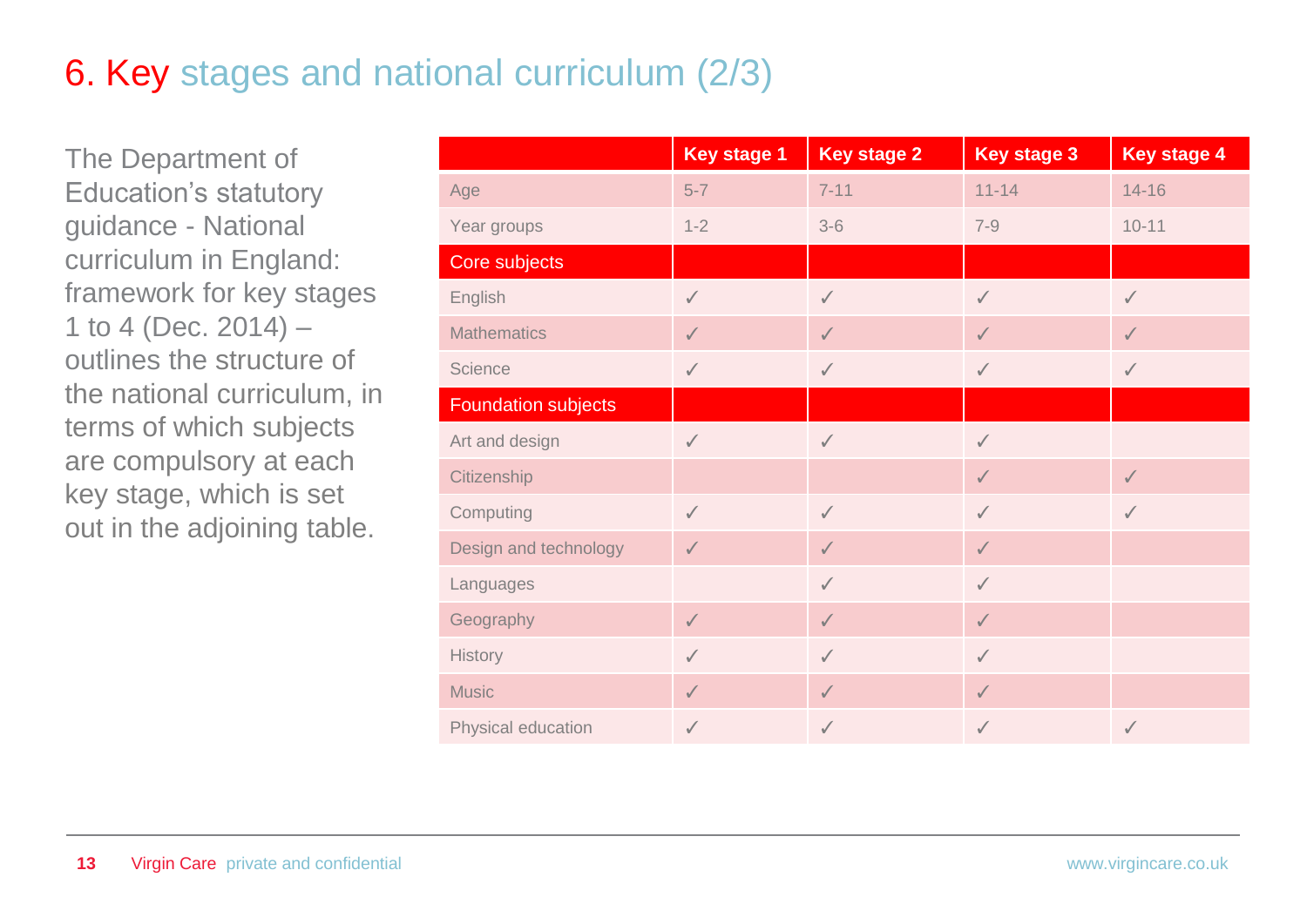#### 6. Key stages and national curriculum (3/3)

All schools are also required to teach religious education at all key stages. Secondary schools must provide sex and relationship education.

|                                | <b>Key stage 1</b> | Key stage 2 | <b>Key stage 3</b> | <b>Key stage 4</b> |
|--------------------------------|--------------------|-------------|--------------------|--------------------|
| Age                            | $5 - 7$            | $7 - 11$    | $11 - 14$          | $14 - 16$          |
| Year groups                    | $1 - 2$            | $3 - 6$     | $7 - 9$            | $10 - 11$          |
| <b>Religious education</b>     |                    |             |                    |                    |
| Sex and relationship education |                    |             |                    |                    |

Relationships and Sex Education is expected to be statutory from 2020. (Guidance is expected to be issued in 2019).

The Education Act 2002 requires schools to deliver a broad and balanced curriculum and for preparing young people for adult life. Academies Act 2010 makes the subject 'Citizenship' statutory – to promote interest and understanding in the democratic electoral process, British values, and developing and changing laws.

Every state-funded school must offer a curriculum which is balanced and broadly based\* and which:

- Promotes the spiritual, moral, cultural, mental and physical development of pupils at the school and of society
- Prepares pupils at the school for the opportunities, responsibilities and experiences of later life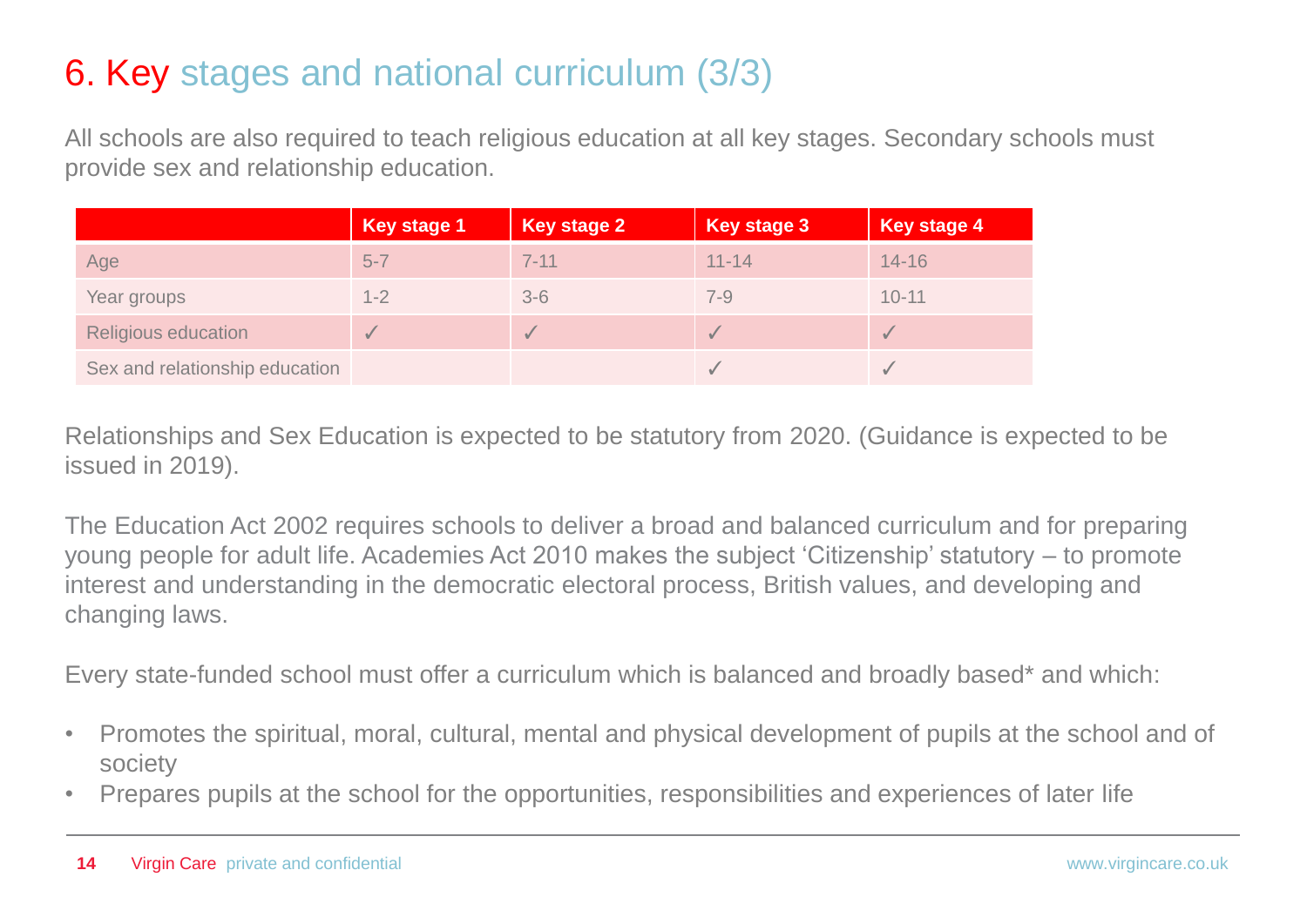#### 7. Schools as a community

Schools are often only considered in relationship to a geographical community. The approach employed by the Essex Child and Family Wellbeing Service identifies schools as a community in their own right with their own set of shared norms, values and goals. Community members (teachers, students, parents) strive to feel a sense of 'connectedness', which in turn shape motivation and have an implication on children's ability to learn and develop. Therefore, when considering approaches to change health and wellbeing; developing and working with 'the community' should be at the core.

Evidence suggests that students who attend schools with a strong sense of community are more likely to:

- Be academically motivated
- Act ethically and altruistically
- Develop social and emotional competencies
- Avoid engaging in risky behaviours (e.g. drug use and violence)

The Essex Child and Family Wellbeing service adheres to the Asset Based Community Development ethos in supporting the development of healthy school communities through:

- Championing the Essex Healthy Schools Programme
- Capacity building in partnership with local groups and organisations that promotes family participation
- Undertaking assessment's that focus on strengths
- Delivering interventions that focus on empowerment and resilience building
- Developing peer education and mentorship programmes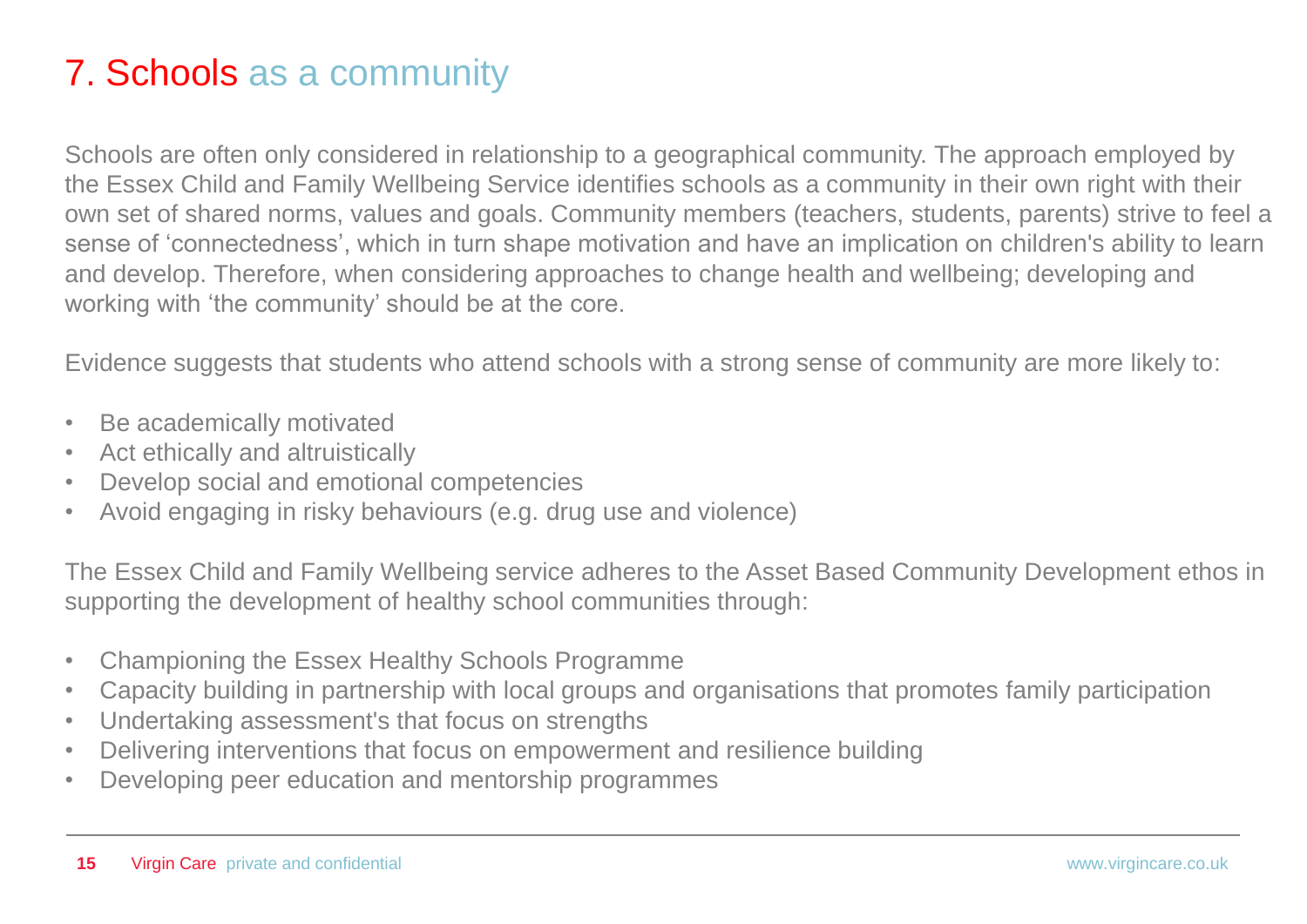#### 8. Healthy Schools status (1/2)

The Essex Healthy Schools programme aims to improve health and wellbeing outcomes and raise pupil achievement. Using this mechanism, The Essex Child and Family Wellbeing Service works in partnership with schools to develop an individualised whole school approach with targeted support and focus to change outcomes for school communities that are based around local need.

Healthy Schools Foundation stage is the application of a self-assessment tool whereby schools identify gaps in provision across the following core areas:

- PSHE (including Healthy Relationships and Sex Education)
- Healthy Lifestyles (including school food provision)
- Emotional Health and Wellbeing
- Policy, Curriculum and School leadership

Where schools identify a gap the Essex Child and family Wellbeing service will work with schools to address the needs to reach a satisfactory level of provision. Once this is in place the school will be recorded as achieving Foundation Stage Healthy Schools Status.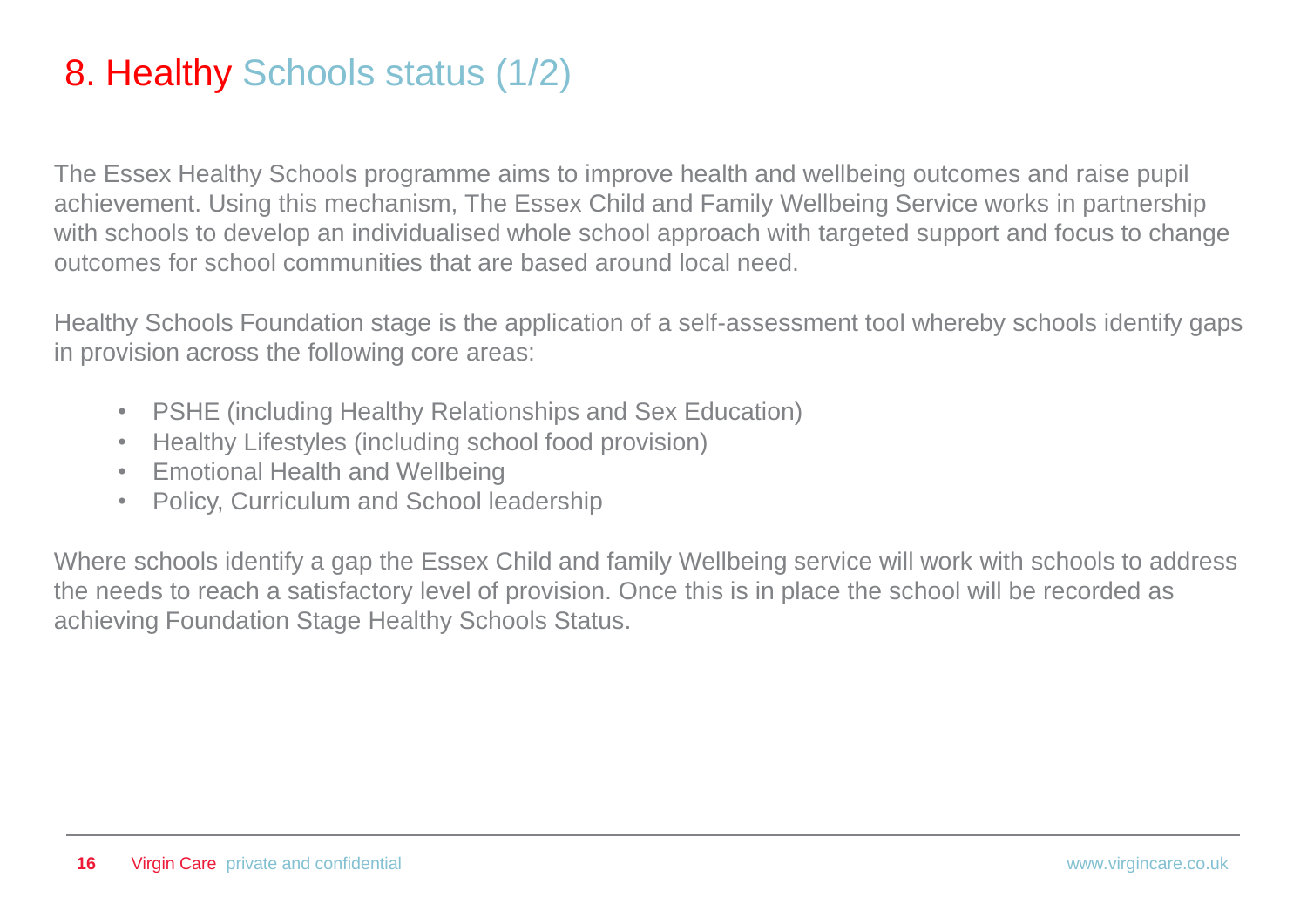#### 8. Healthy Schools status (2/2)

Once Foundation Stage has been achieved the next step in the process is to work towards achieving the desired Healthy Schools Enhanced Stage.

ECFWS Healthy Schools Engagement Workers work with schools to identify local need and develop an action plan.

Action plans consist of two universal outcomes focussed on the whole school community, and one targeted outcome focussed on a priority group identified in each particular school.

Healthy Schools Engagement Workers guide and support ECFWS local Healthy Family Teams to work with schools to deliver against their action plan and to ensure an improvement is seen against baseline data.

Support that can be expected from the Essex Child and Family Wellbeing Service, includes:

- Training
- Termly Networking Events
- One-to-one support and advice to achieve Healthy School Foundation Stage
- One-to-one support and advice to develop Healthy School Enhanced Stage action plans
- Quality assured resources to aid delivery of universal enhanced outcomes
- Specialist guidance in design, development and delivery of targeted provision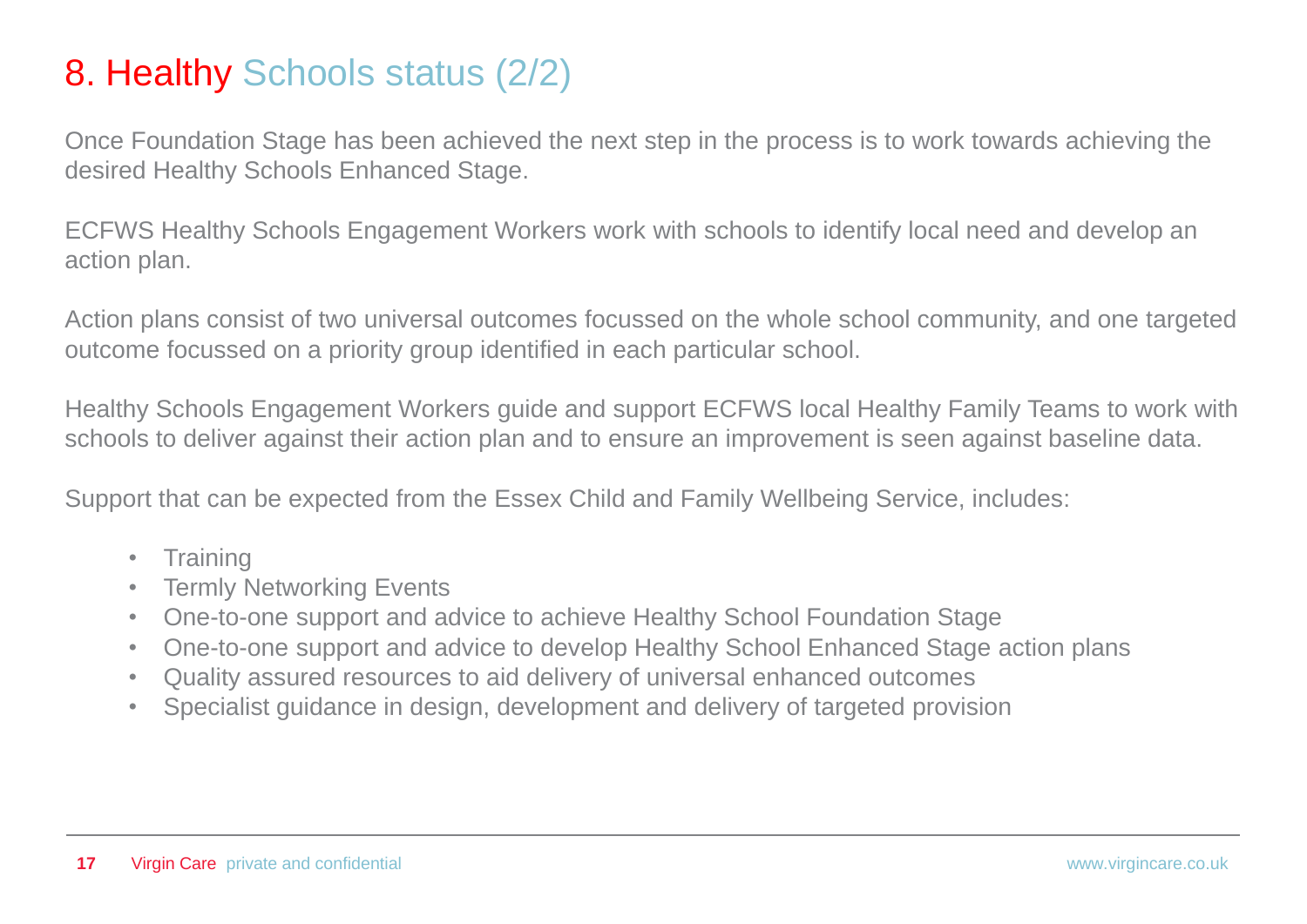#### 9. PSHE education (1/2)

*'Personal, Social, Health and Economic (PSHE) education is a school subject through which pupils develop the knowledge, skills and attributes they need to manage their lives, now and in the future. These skills and attributes help pupils to stay healthy, safe and prepare them for life and work in modern Britain. When taught well, PSHE education helps pupils to achieve their academic potential, and leave school equipped with skills they will need throughout later life.' PSHE association* 

Personal, Social, Health & Economic Education (PHSEE) is not currently part of the statutory curriculum for schools but there is a strong evidence that well delivered PSHE can:

- Improve pupil health and wellbeing
- Increase readiness to learn and academic attainment
- Increase Resilience and life skills

Relationships and Sex Education is expected to be statutory from the year 2020. In July 2018, compulsory Health Education was added to the proposals, including:

- Mental wellbeing
- Consent
- Keeping safe online
- physical health and fitness
- LGBT issues

The Essex Child and Wellbeing Service is committed to supporting schools to manage and implement the new guidance through the delivery of the Essex Healthy Schools Programme.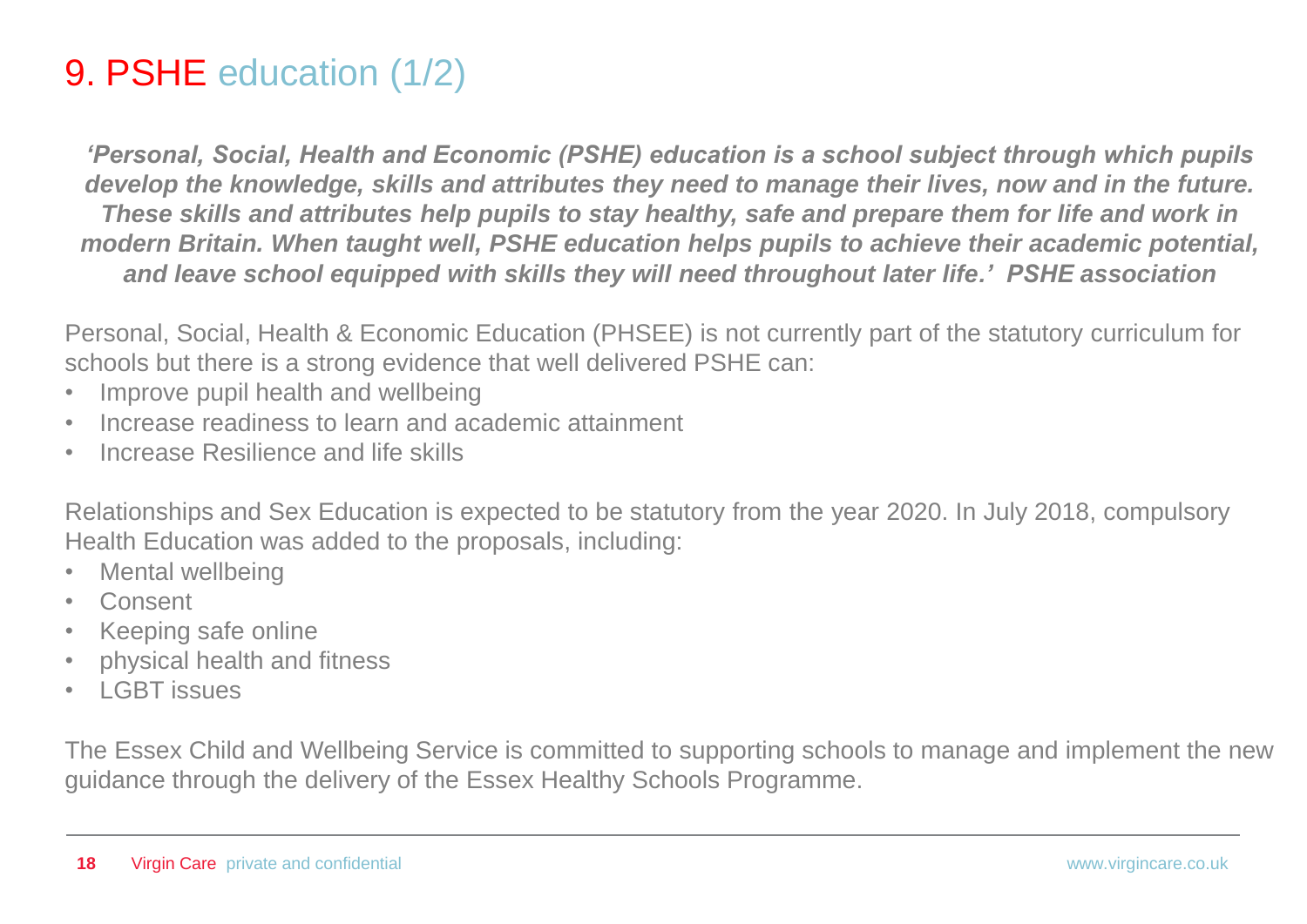#### 9. PSHE education (2/2)

The PSHE Association is a charitable organisation that has quality assured programmes of study and supporting materials which is essentially a resource centre for Schools, School Nurses, Healthy Schools Engagement Workers and wider partners.

**In supporting schools to deliver their PSHE curriculum, the Essex Child and Family Wellbeing Service will:**

- Work with schools to complete / review their respective Healthy Schools Benchmarking Document biannually to assess areas of focus that reflect local need, county-wide initiatives and national priorities
- Provide PSHE curriculum advice on planning modules and practical training and support to teachers
- Develop bespoke curriculum, and teacher training, on topical PSHE issues identified or emerging in targeted schools
- Deliver Public Health development training to schools to address significant gaps preventing foundation level attainment
- Carry out an audit of Healthy Schools Benchmarking Documents during School Holidays to develop an informed training schedule for next academic year
- Host, promote and support other agencies through network meetings and use of Family Hubs: Termly thematic meetings for both Primary and Secondary
- Establishing Networks for Pastoral Support / PSHE and Healthy Schools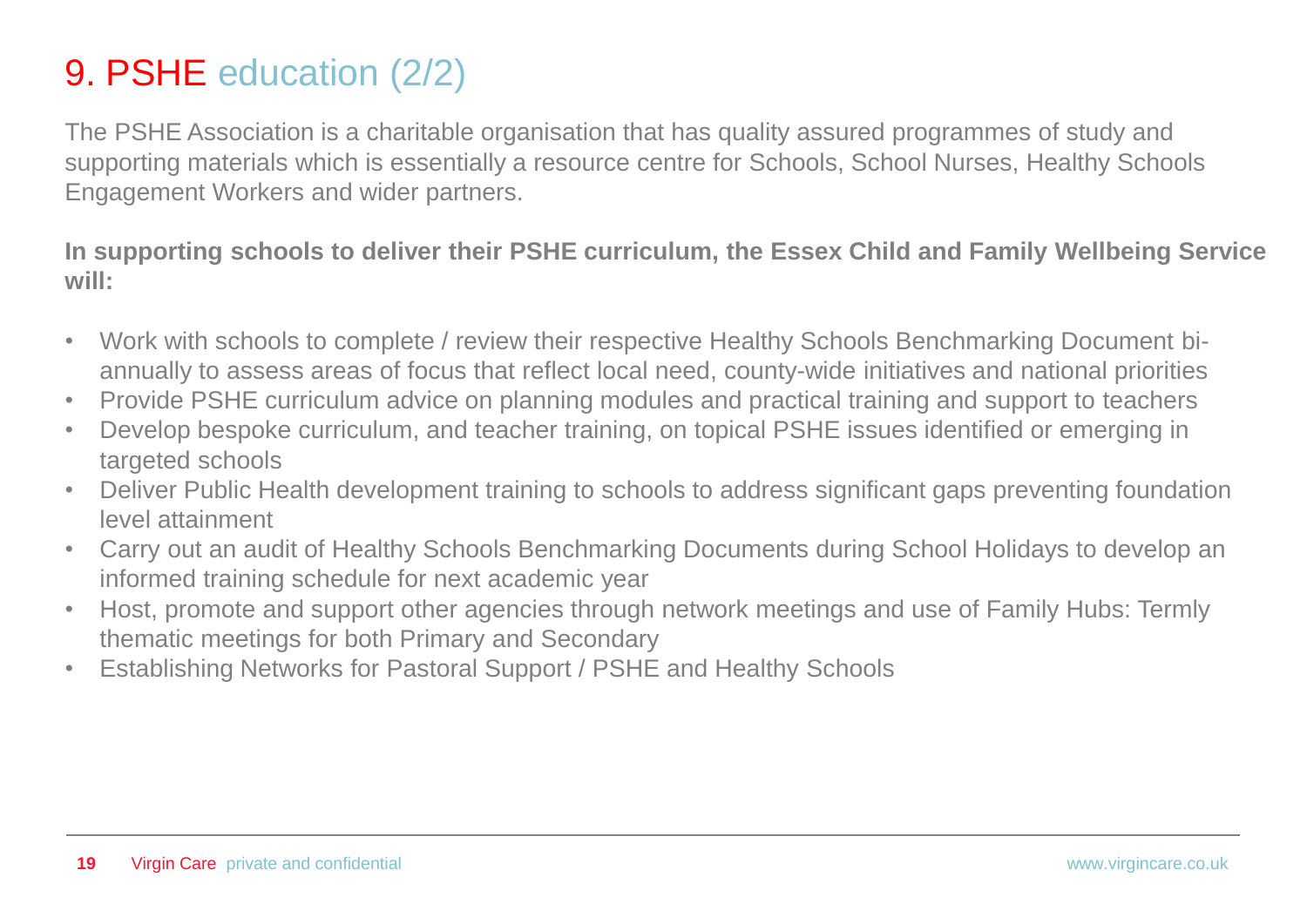#### 10. Provision for Early Years Foundation Stage and KS-1 & KS-2 (1/2)

#### **INTRODUCTION**

Early Years Foundation Stage (EYFS) sets standards for the learning, development and care of children from birth to 5 years old.

All schools and Ofsted-registered early years providers must follow the EYFS standards, including childminders, preschools, nurseries and school reception classes.

The EYFS framework supports an integrated approach to early learning and care. It gives all professionals a set of common principles and commitments to deliver quality early education and childcare experiences to all children.

ECFWS provides child and family service from pre-birth to 19 years of age and services have been invested in helping young children become 'school ready'. As such, Health Visitors, who traditionally end their involvement with children aged 4 are now following children with complex needs up to the age of 8 (end of KS1) to ensure continuity of care.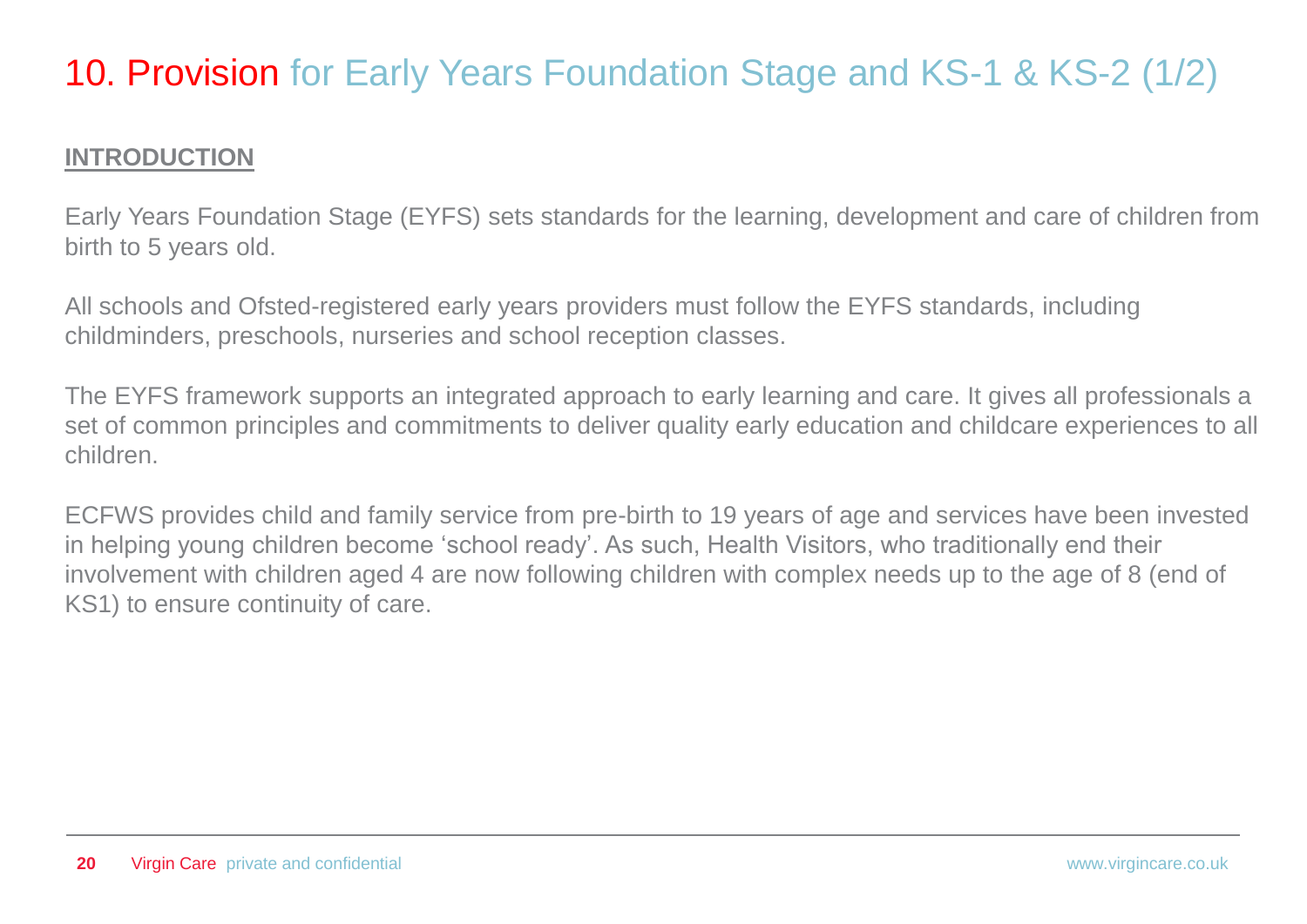#### 10. Provision for Early Years Foundation Stage and KS-1 & KS-2 (2/2)

#### **UNIVERSAL PROVISION**

In supporting the development of children and young people throughout primary school, the Essex Child and Family Wellbeing Service will be provide:

- An identified Link Health Visitor and School Nurse to every school
- A termly visit from link practitioner to each school's senior leadership and pastoral support team to discuss needs and priorities
- Thematic public health messaging in response to local and national need:
	- Communications to share via Parent Mail
	- Planned Health Promotion Calendar to support PSHE curriculum development
- School Entry Health Assessment: Vision screening, NCMP and hearing on request
- Year 6 National Child Measuring Programme
- Year 6 Transition Talk session bespoke to year group needs identified through Risk Avert questionnaire.
- School Entry New Parent talks to support transition and tell parents about the health and wellbeing support available to them
- Information, Advice and Guidance to Parents via social media, telephone and face to face
- Accessible community drop-ins within Family Hubs and satellite Family Hub Delivery Sites
- Family activities at Family Hubs and satellite Family Hub Delivery Sites, both during school holidays and after school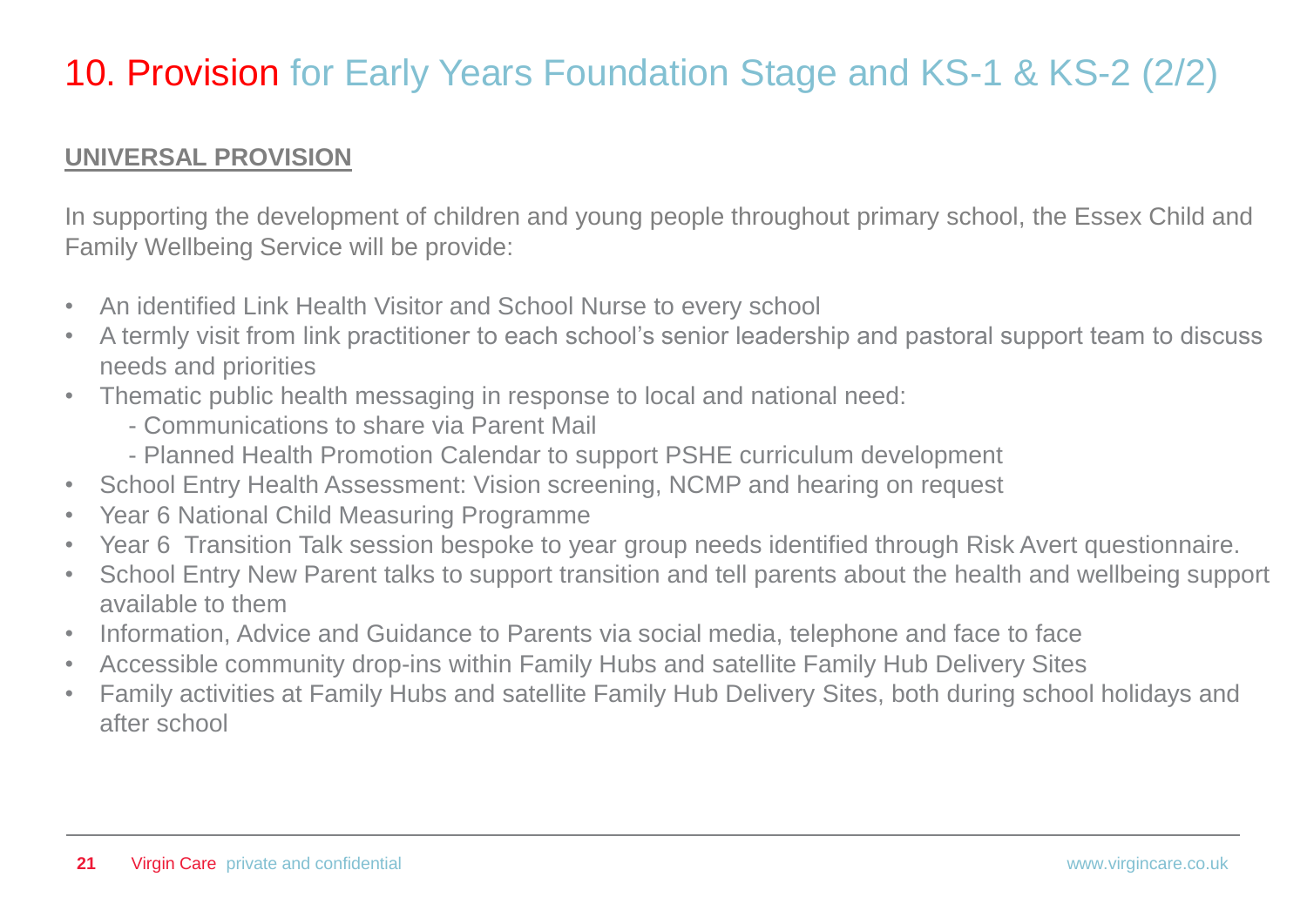### 11. National child measurement programme (NCMP) (1/3)

Every year in England, children in Reception and Year 6 have their height and weight measured as part of the National Child Measurement Programme (NCMP).

National figures state that 1 in 5 children starting reception year are overweight, which rises to 1 in 3 by the end of primary school.

The NCMP helps to identify national and local trends in child weight. It is important to have a good understanding of how children are growing, so that the best possible advice and support can be provided for them and their families as well as their schools.

Measurements will be collected by our Healthy Family Support Assistants in a private space away from other pupils, but within reach of class teachers. Children who take part will be measured fully clothed except for their coats and shoes. Routine data such as the child's name, date of birth, gender, address, postcode and ethnicity is also collected. All our staff have enhanced-level DBS (criminal record) checks and receive Safeguarding Children training.

Data gathered is held securely in accordance with strict data protection legislation. Each child's information is stored in their personal health record and may only be shared with other relevant health professionals to support direct care e.g. with the child's GP. No individual measurements will be given to school staff or other children, and all information is treated strictly confidentially.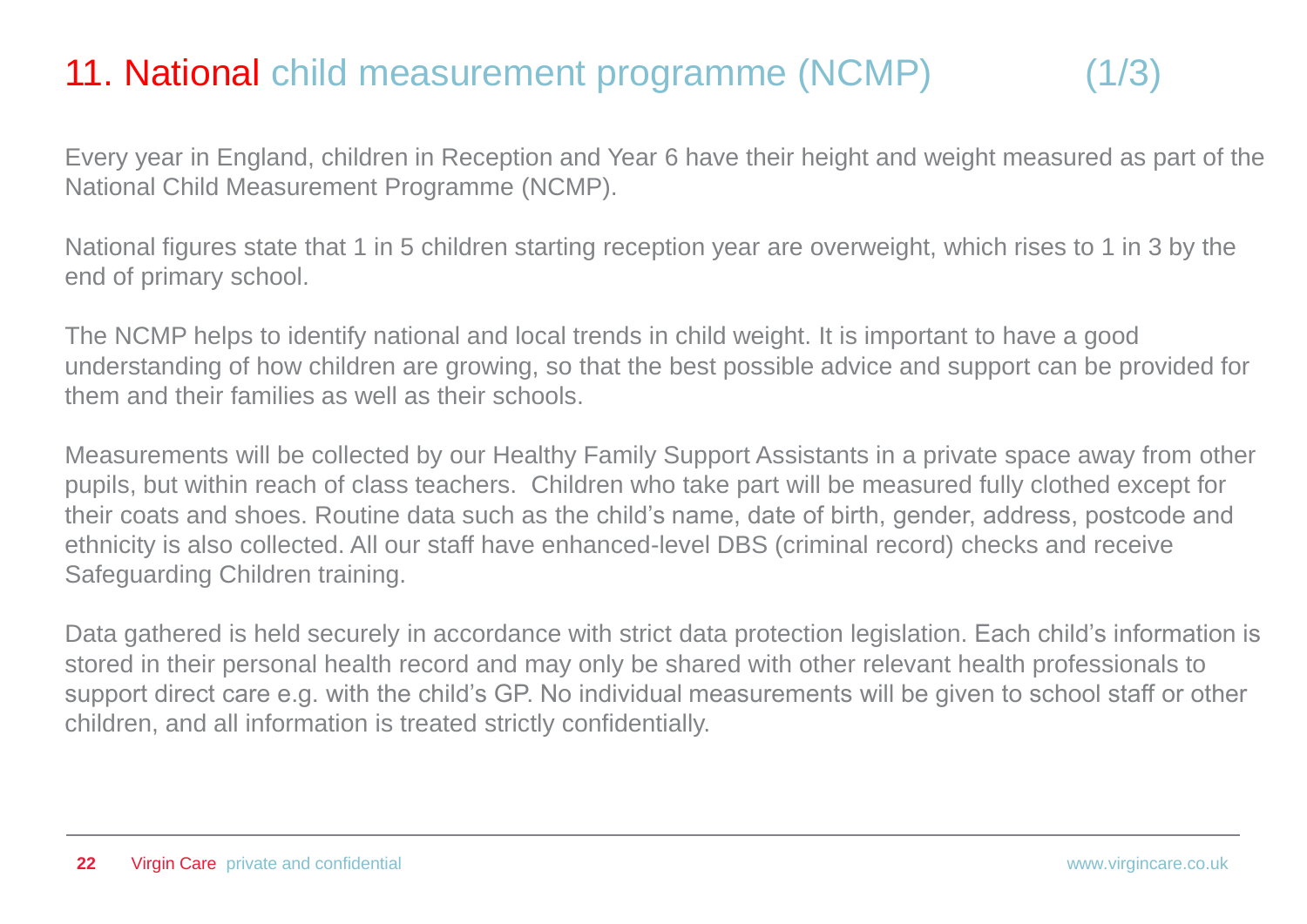### 11. National child measurement programme (NCMP)

Anonymised data from this project is used to help plan provision of services to support healthy lifestyles across Essex and allows us to target activities in areas with the highest need.

Provide CIC are an Essex-based health and social care provider who are commissioned by the NHS Clinical Commissioning Groups, on behalf of NHS England, to operate the Child Health Information Service. As part of this service Provide CIC are responsible for sending out letters on behalf of organisations like ours to families for matters relating to immunisations (delivered by Essex Partnership University NHS Foundation Trust), disease screening and the Healthy Child Programme, which the National Child Measurement Programme falls under.

We send a letter to parents to notify them that we will be weighing and measuring their children in Reception and Year 6. We give parents the opportunity to call us should they have any questions or should they choose to exclude their child from the programme. Children will not be made to take part if they do not want to.

The size and weight of children naturally fluctuate as they grow and develop. We are committed to supporting parents and schools to promote and embed healthy messages in children about food and exercise, so that they grow healthily. If a child is significantly above the healthy weight range we would like to ask our partner - Anglian Community Enterprise - to contact parents to discuss the services available what options are available to you.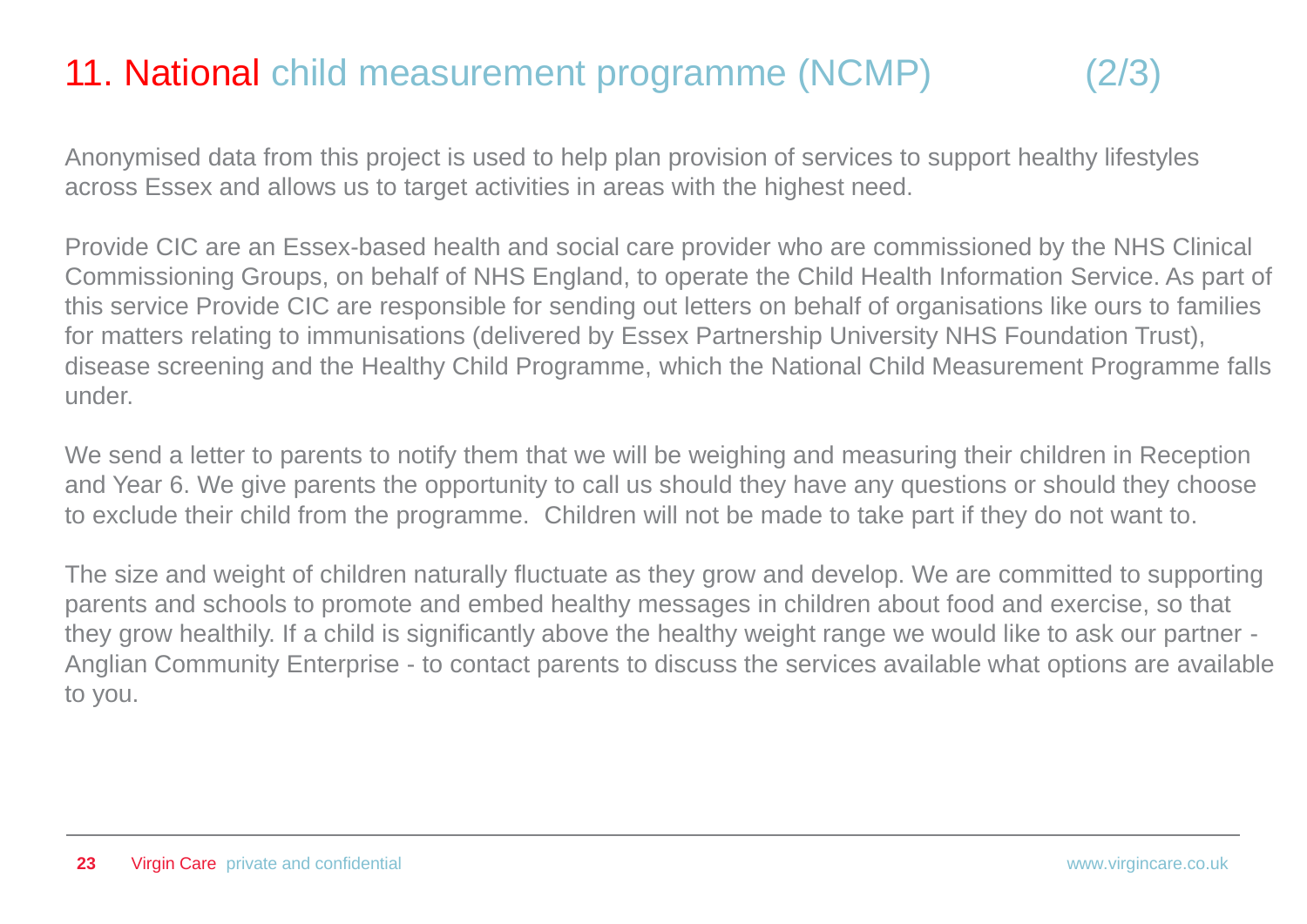### 11. National child measurement programme (NCMP) (3/3)

The table below outlines the cohort of children in Essex, excluding Southend and Thurrock, undergoing NCMP screening in 2017-18 (July 2018 data)

| <b>Quadrant</b> | <b>Reception</b> | Year 6 |
|-----------------|------------------|--------|
| <b>Mid</b>      | 4,240            | 4,146  |
| <b>North</b>    | 3,611            | 3,478  |
| South           | 4,930            | 4,686  |
| <b>West</b>     | 3,634            | 3,340  |
|                 |                  |        |
| <b>Total</b>    | 16,415           | 15,650 |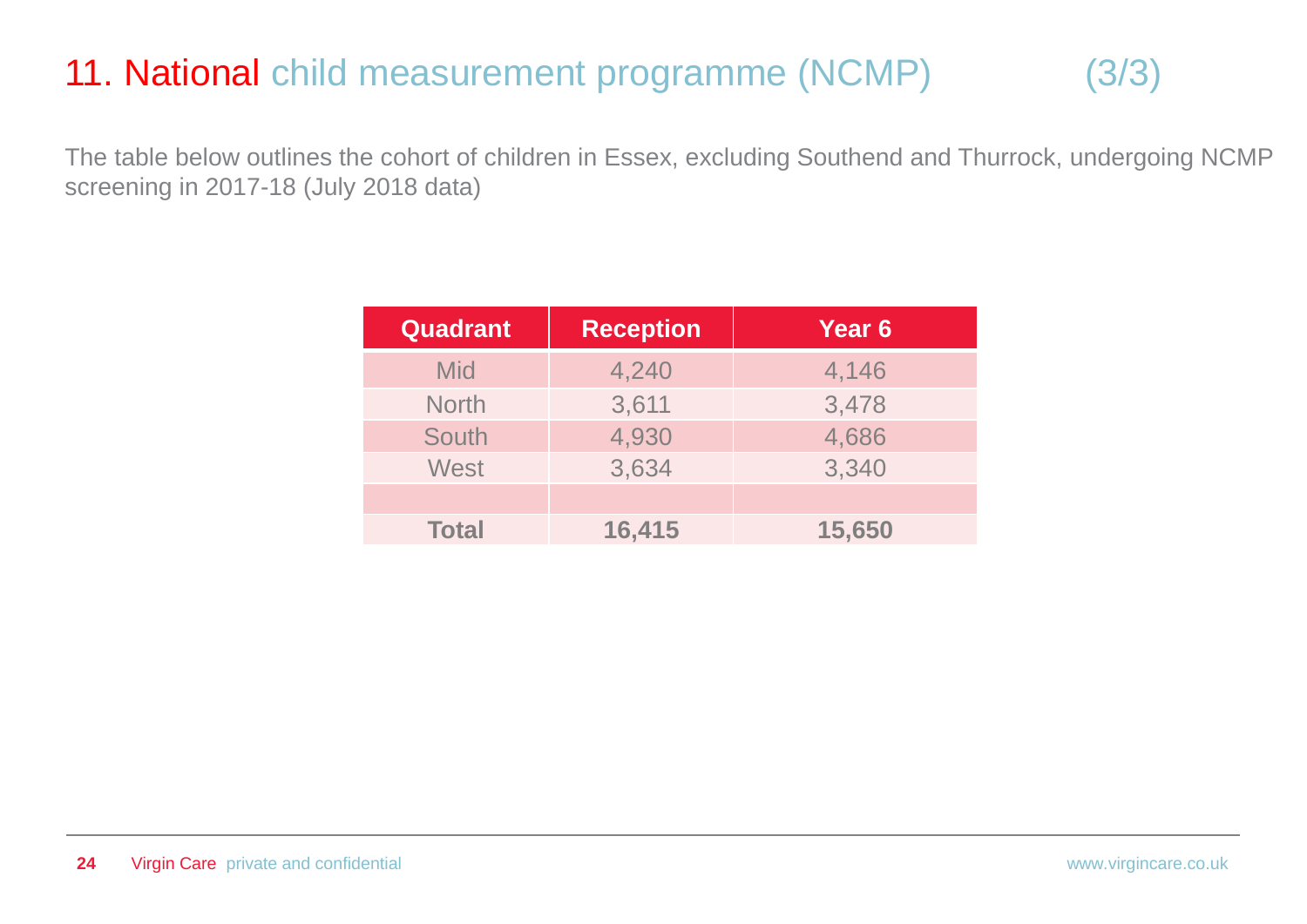#### 12. Provision for KS-3, KS-4 & KS-5 (1/3)

#### **INTRODUCTION**

The importance of secondary school education in promoting the best possible outcomes for children and young people cannot be overemphasised.

Secondary School teaching and pastoral staff are able to provide an environment that fosters social and emotional wellbeing, equipping young people with the knowledge and skills they need to overcome adversity which might hinder their later life chances.

PSHE in secondary education is developed on an understanding of the developing adolescent brain and designed to universally enable all young people to develop social and emotional skills, this is further complemented by specific help for those most at risk (or already showing signs) of developing problems.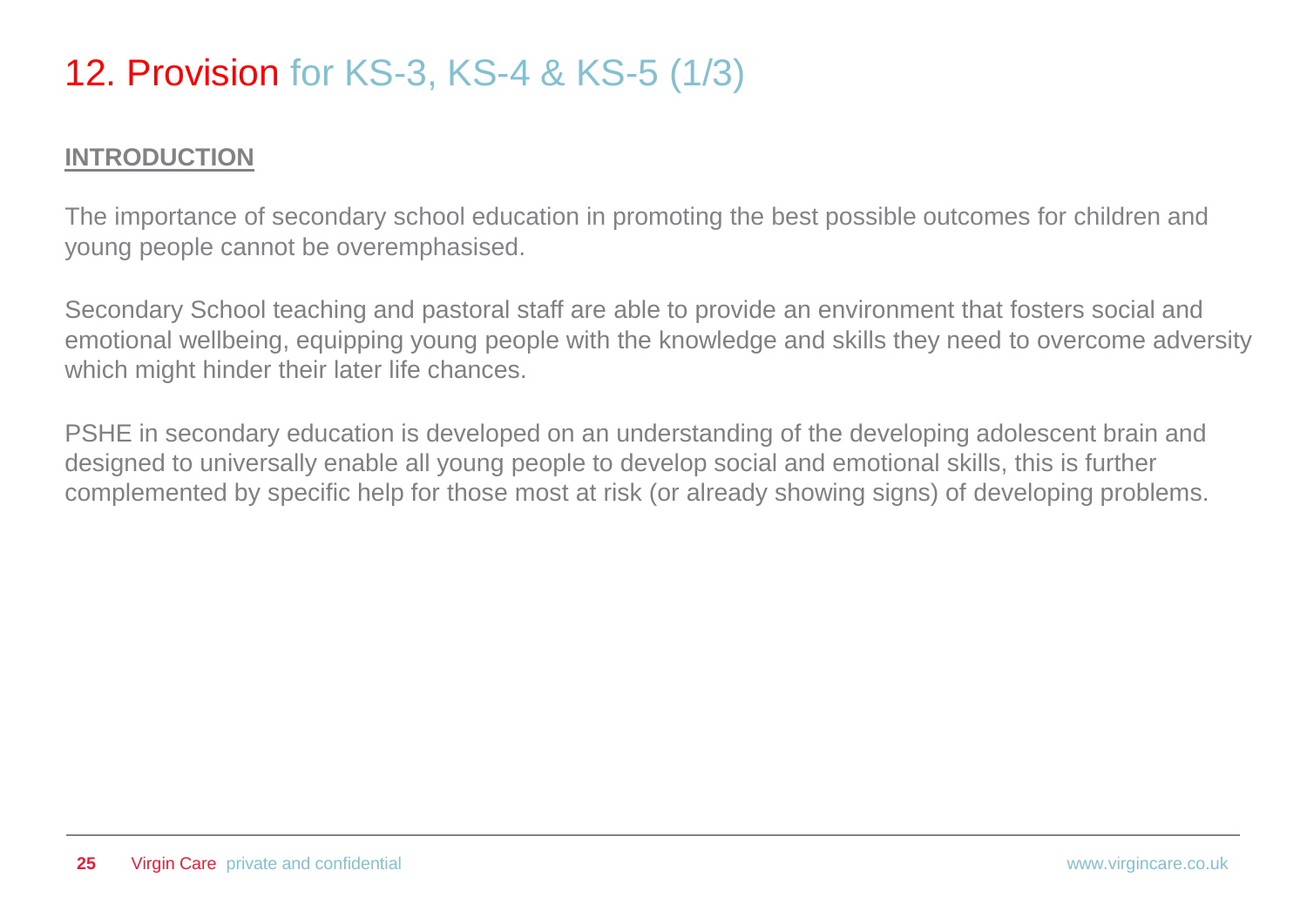#### 12. Provision for KS-3, KS-4 & KS-5 (2/3)

#### **UNIVERSAL PROVISON FOR KS-3 & KS-4**

In supporting the development of children and young people throughout secondary education, the Essex Child and Family Wellbeing Service will be provide:

- Link School Nurse: Minimum of termly visit with School Senior Leadership Team
- Promotion of and support to implement Risk Avert screening tool
- Link Healthy Schools Engagement worker, to provide support with population needs assessment and curriculum.
- Planned health promotion resources linked to national calendar
- Annual school service review meeting with School Nurse and Healthy Schools Engagement Worker
- Year 6 primary schools students with a tailored 'transition talk' before they move into Year 7
- School Nurse led introduction assemblies
- School Nurses eC-Card assessments for young people aged 13-16
- Information, Advice and Guidance for Parents and Young People in family hubs and accessible venues outside school times
- Regular accessible School Nurse one to one sessions in every secondary school
- All Family Hubs and delivery sites are eC-Card distribution outlets
- CHAT Health School Nurse texting service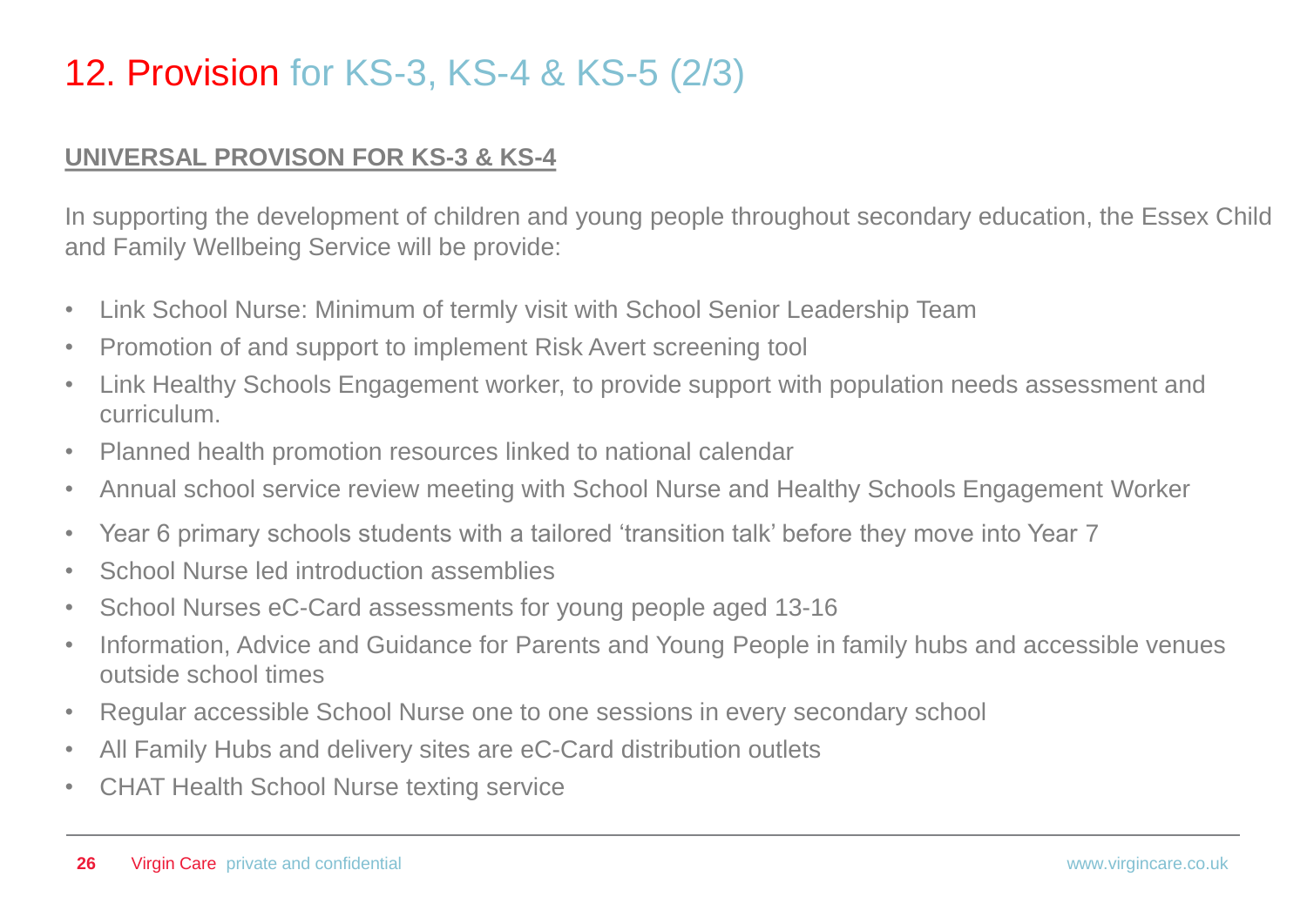#### 12. Provision for KS-3, KS-4 & KS-5 (3/3)

#### **UNIVERSAL PROVISION FOR KS-5**

Recognising that young people may enter a range of education establishments post 16, the Essex Child and Family Wellbeing Service will provide:

- Regular accessible School Nurse one to one sessions in every secondary school
- PSHE Curriculum resources
- Training for young people as school based peer educators
- One to one school nurse sessions within the family hub and secondary schools
- CHAT Health School Nurse texting service
- Information, Advice and Guidance for Parents and Young People in family hubs and accessible venues outside school times
- All Family Hubs and delivery sites are eC-Card distribution outlets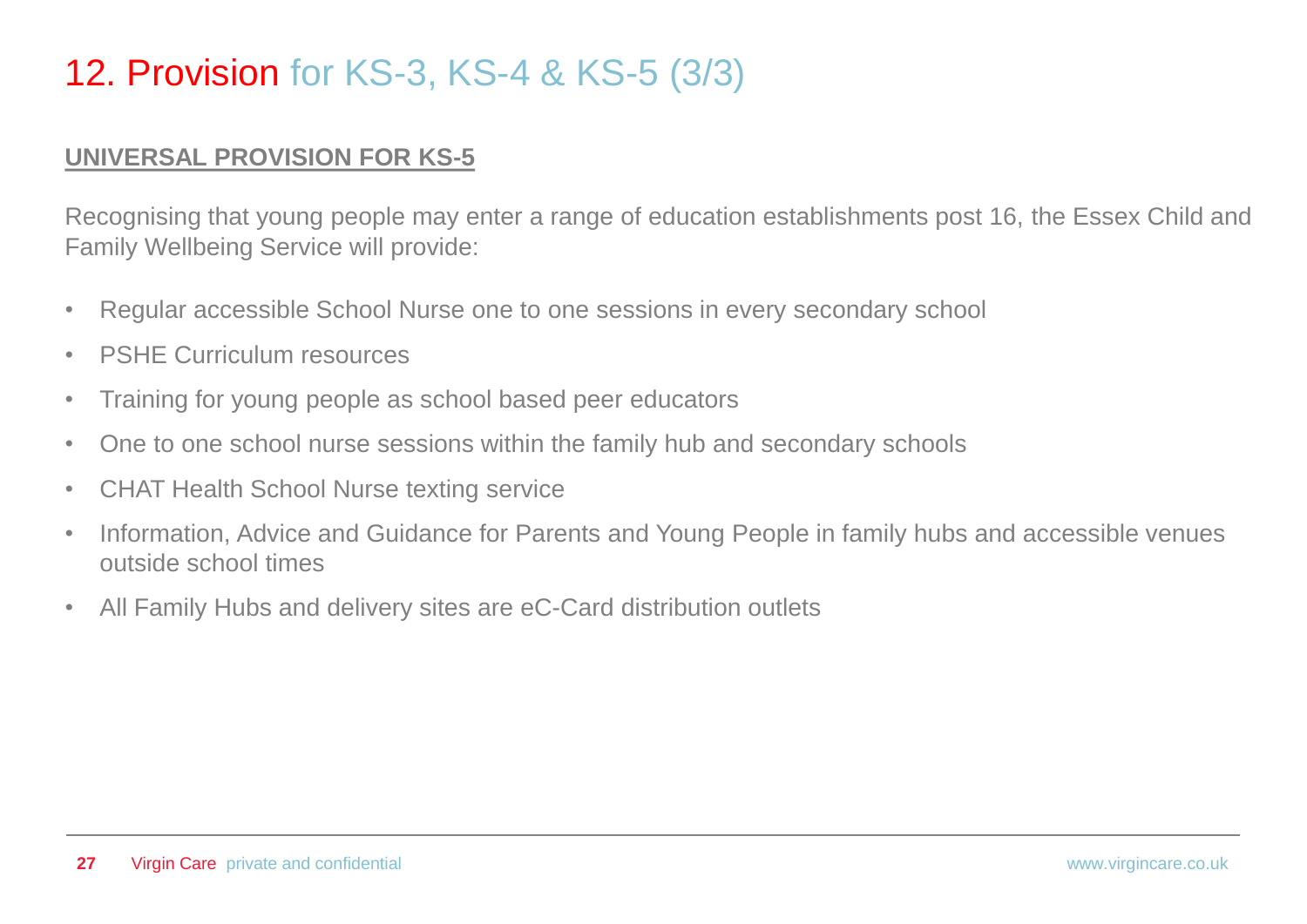#### 13. Targeted provision

In supporting the development of children and young people identified as being at risk of poor outcomes, the Essex Child and Family Wellbeing Service will provide:

- Training for school staff to address public health issues in line with identified need.
- PSHE training and resources in response to identified public health need
- Holistic Health Needs Assessments of young people and school community
- Peer Educators / Mediators / Mentors recruit and train students in Secondary Schools across Essex to deliver elements of the PSHE curriculum and build self efficacy in young people
- One to one work with young people to build self efficacy and emotional wellbeing
- Behaviour change interventions with young people to support in reducing unhealthy lifestyle behaviours
- Targeted bespoke therapeutic interventions linked to Healthy Schools Enhanced Action Plan. Implemented with a sustainability plan through training, co-facilitation and coaching for school staff
- Community projects to address local need e.g.: Period Poverty, Holiday Hunger, Child Exploitation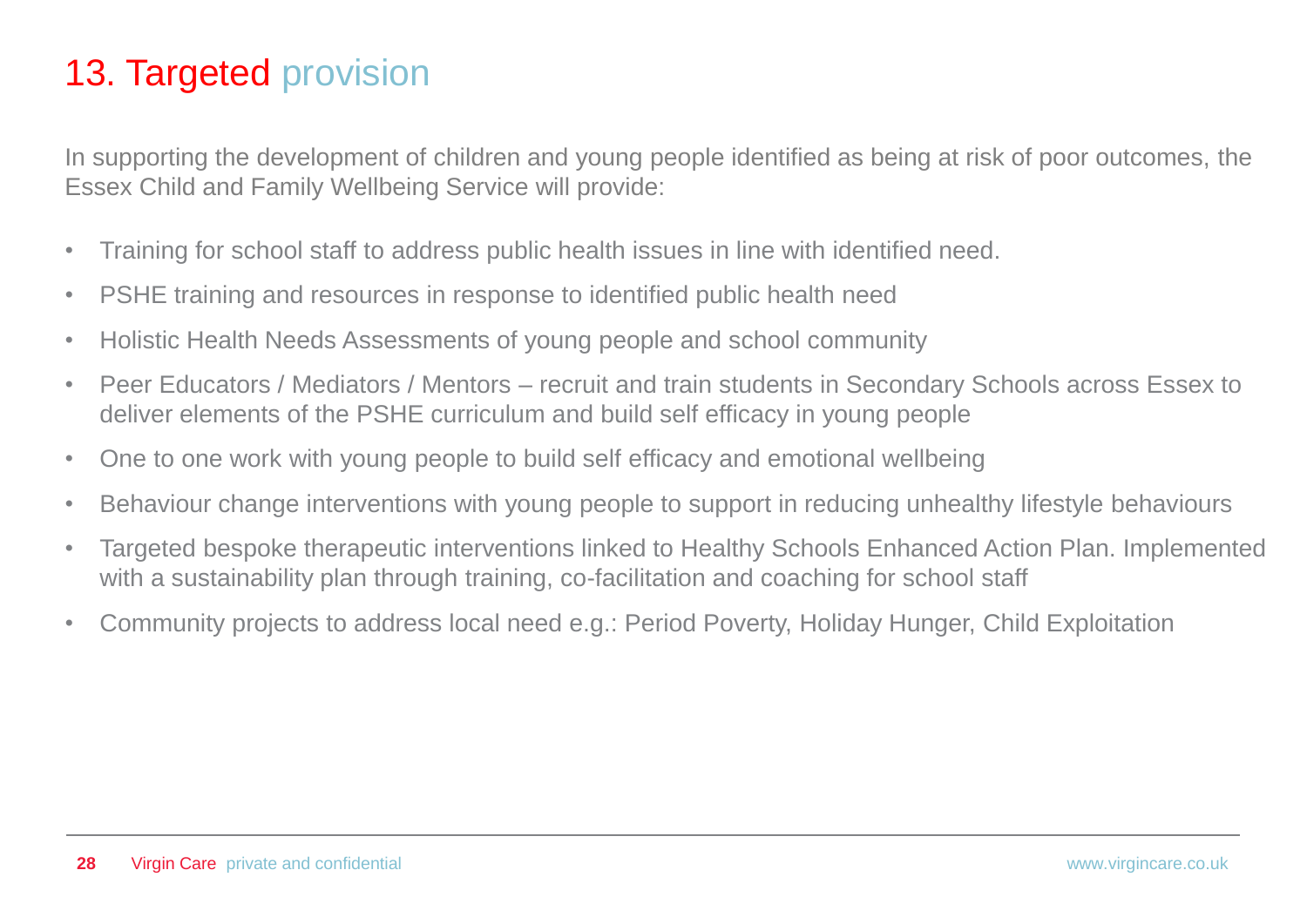#### 14. Medical conditions

Medical conditions such as Anaphylaxis, Asthma and Epilepsy can have a significant impact on a child or young persons general health and wellbeing and their success in school.

School Nurses will provide Epilepsy and Anaphylaxis awareness Training for School Staff:

- Corporate; termly training delivered in central locations
- Number of places based on number of children attending each School.
- Minimum of 2 spaces up to a maximum of 8 per school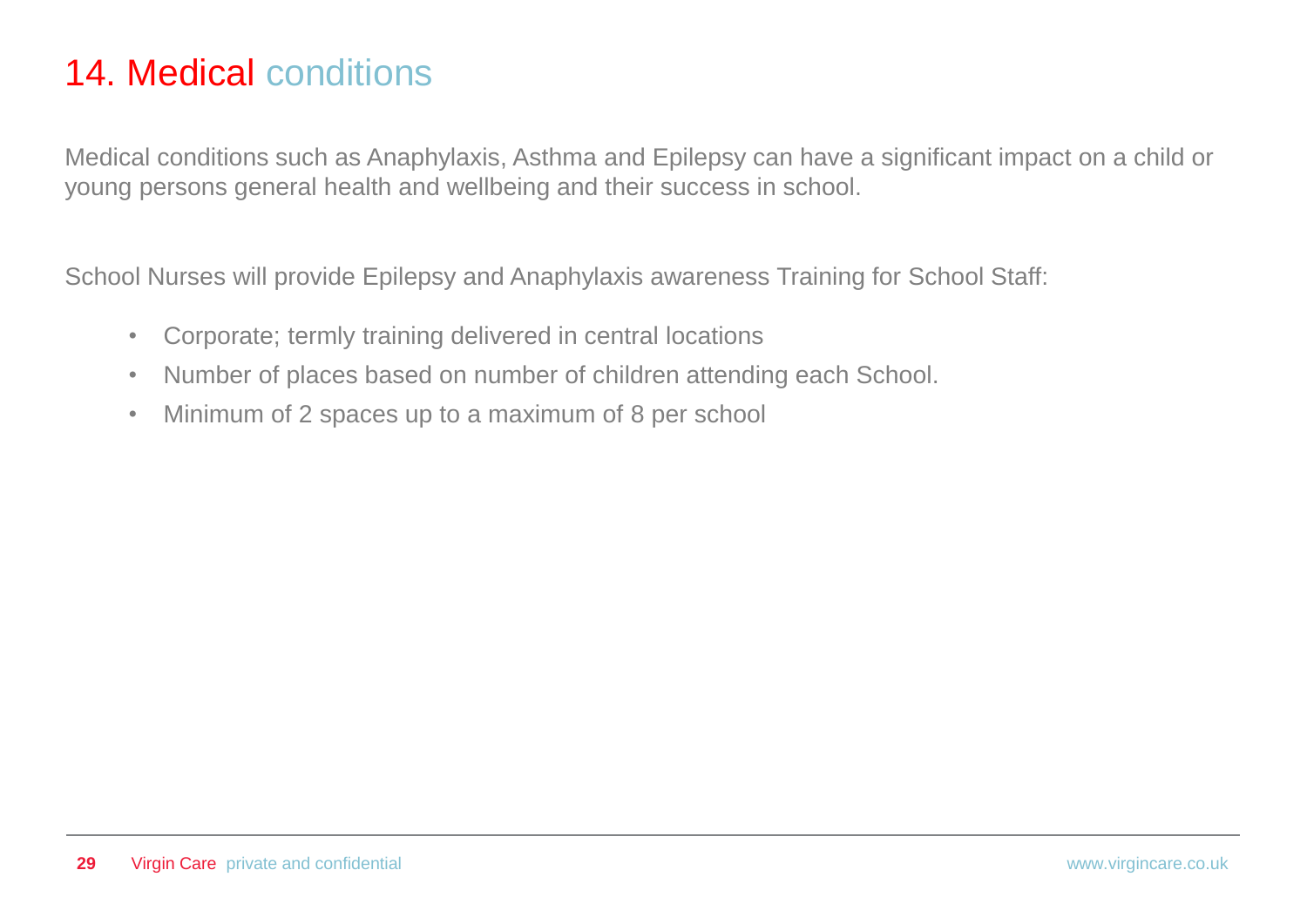#### 15. Special Schools Provision (West Essex Only)

Essex Child and Family Wellbeing Service is commissioned to deliver a Specialist School Nursing service to:

Harlow Fields School and College, Harlow Oak View School, Loughton Wells Park School, Chigwell

The School Nurses supports the schools by:

- Delivering clinic/ drop in sessions to all children and young people
- Safeguarding
- Liaison with professionals regarding care planning
- Direct support to parents
- Attending home visits
- Targeted support on a needs led basis; such as training for parents and staff, PSHE support

In addition, Community Paediatricians and Therapists from West Essex Quadrant also provide a visiting service, which meets the neurological and physical care needs of these children.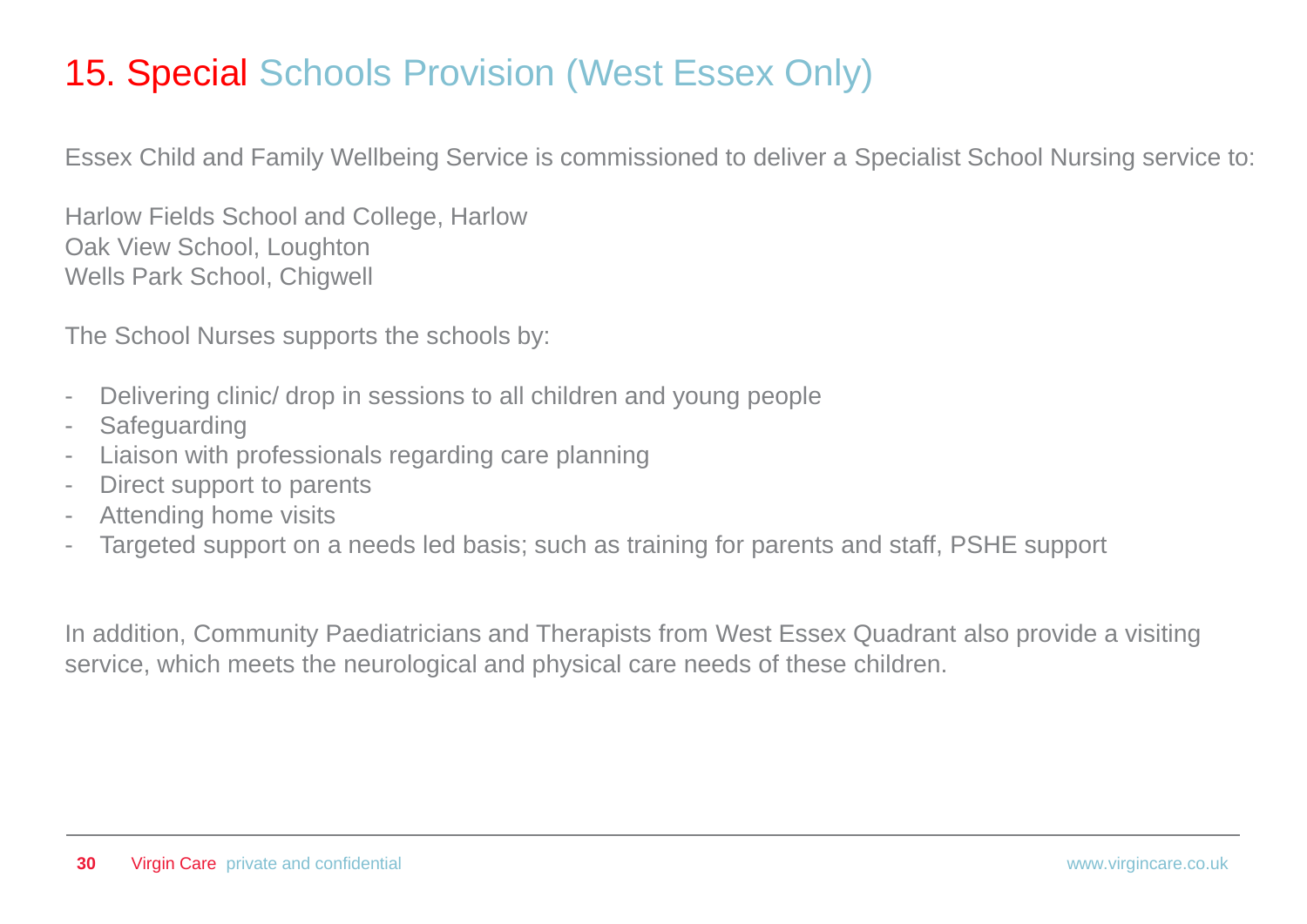#### 16. Communication

The Essex Child and Family Service will communicate regularly with schools to share a range of public health information appropriately at both individual and population level. This will be done through:

- An annual health promotion campaign calendar focussing both on national campaigns an emerging local trends to include:
	- Information to share via parentmail
	- Resources to support the delivery of PSHE
	- Activities to use with children, parents and the wider school community
- Termly Newsletter providing public health updates at service, local and national level
- Themed termly networking opportunities incorporating CPD and sharing of best practise
- Link Health Visitor, School Nurse and Healthy Schools Engagement Worker to discuss individual and population health and wellbeing issues
- Development of interactive website to hold a resource library and 'submission portal' for Healthy Schools
- An annual training calendar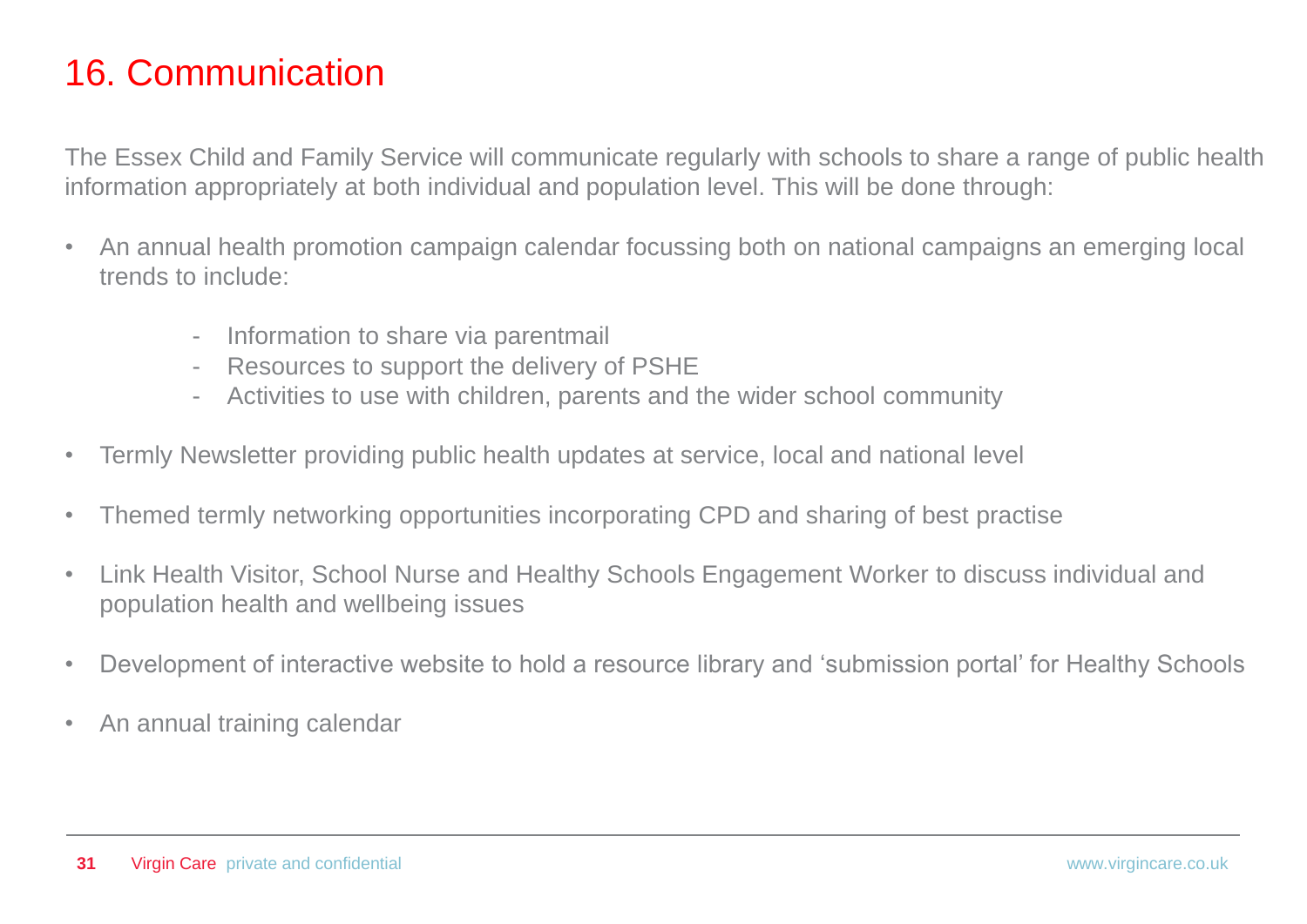#### 17. Maximising partnerships and building community resilience

There are a number of different publicly-funded and charitable / voluntary service providers serving schoolaged children and their families. We require our staff to work collaboratively with such partners to maximise effectiveness and forge a proactive community-led culture that promotes the health and wellbeing of children.

We believe it is essential that local partnership working arrangements in schools are enhanced when schools facilitate regular forums as part of the Healthy Schools governance process, which our School Nurses and Healthy Schools Engagement Workers can partake.

Some of our partners include:

| Essex-wide                                                                                                                                                                                                                                                                                                                                                                                                                                                   | Local                                                                                                                                                                                                                                                                |
|--------------------------------------------------------------------------------------------------------------------------------------------------------------------------------------------------------------------------------------------------------------------------------------------------------------------------------------------------------------------------------------------------------------------------------------------------------------|----------------------------------------------------------------------------------------------------------------------------------------------------------------------------------------------------------------------------------------------------------------------|
| • Emotional Wellbeing and Mental Health Service: NELFT<br>Immunisation service: EPUT<br>• Social Care: ECC<br>• Family Solutions: ECC<br>• Essex Young Carers service: ECC<br>• Essex Youth Service: ECC<br>• Essex Sexual Health Service delivered by Provide<br>• Risk Avert delivered by The Training Effect<br>• Essex Lifestyle Service delivered by Provide<br>• The Children's Society<br>• CAVS<br>• Kids Inspire<br>• ISS & Gang Prevention Service | • The Wilderness Project (Chelmsford)<br>• YES (North Essex)<br>• FAST (Families and Schools Together – Braintree)<br>Community 360 (Braintree)<br><b>Red Balloon Family (Epping Forest)</b><br><b>District Councils</b><br>Colchester travel plan club<br>$\bullet$ |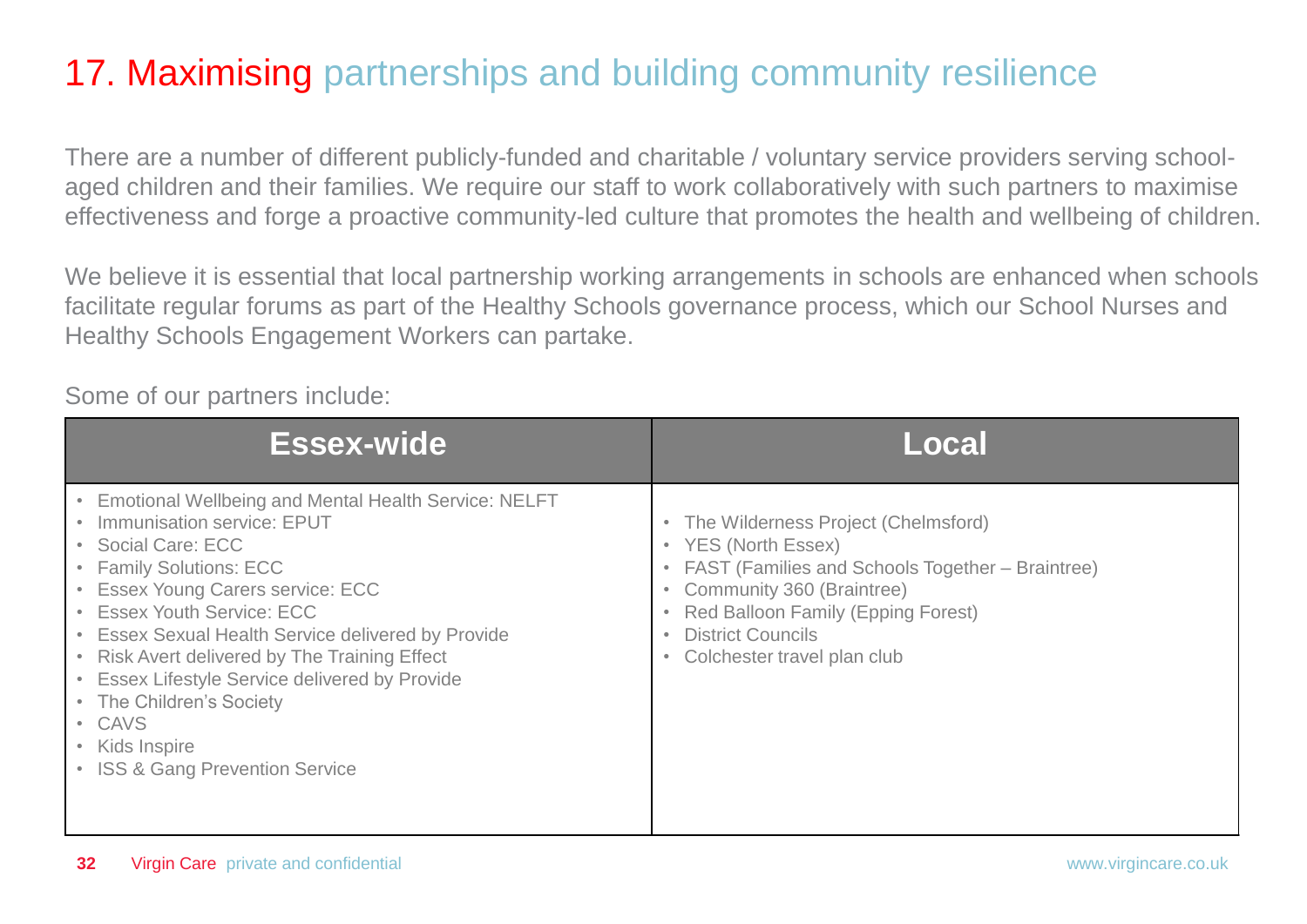#### 18. Knowing your Healthy Family Team and contact information (1/7)

ECFWS has 29 multidisciplinary Healthy Family Teams across the County as well as a Healthy Schools and Public Health Team. that service local communities across Essex.

Healthy Family Teams consist of a Team Leader, Health Visitors, School Nurses, Healthy Family Support Workers, Healthy Family Support Assistants and Administrators.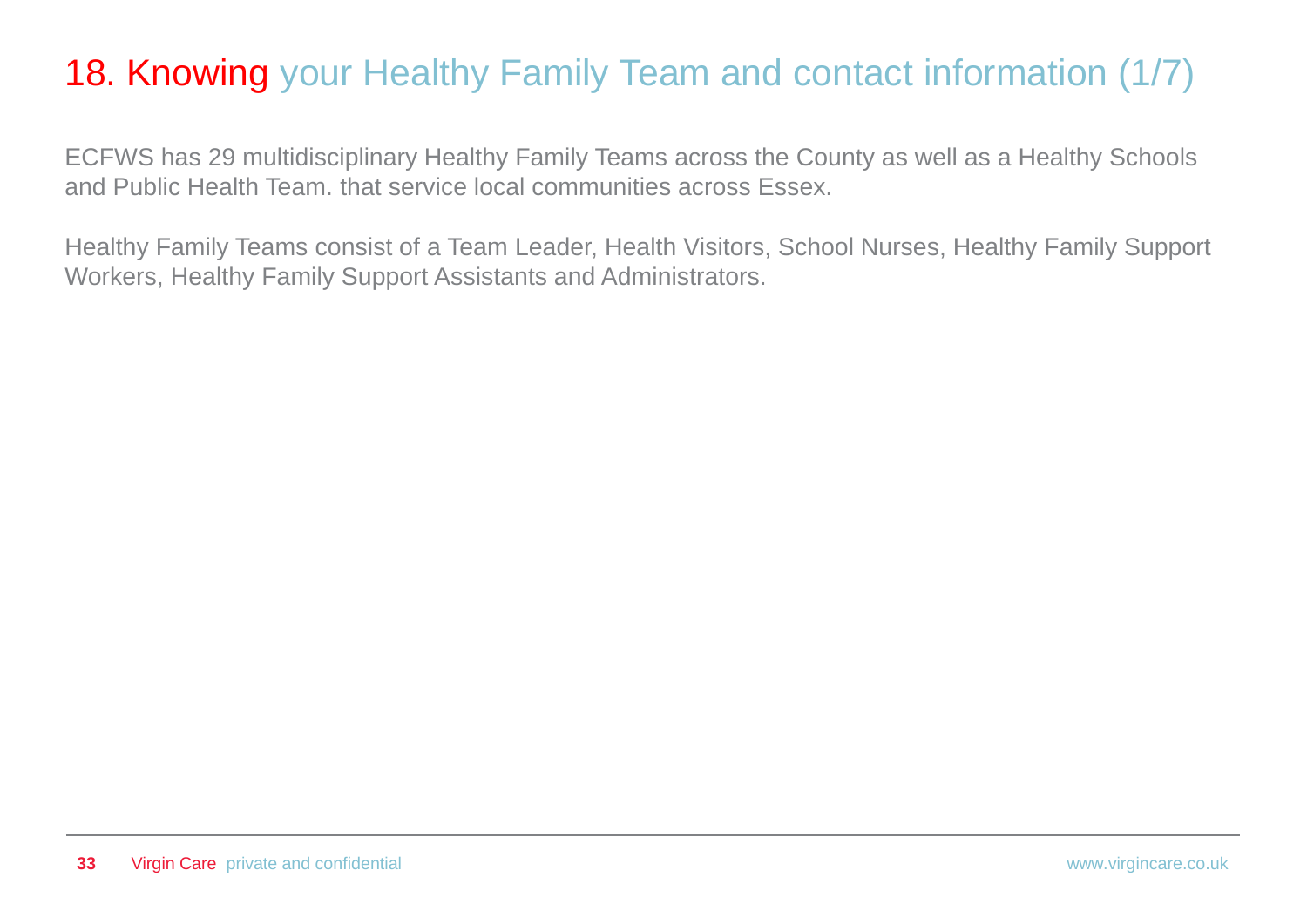### 18. Knowing your Healthy Family Team and contact information (2/7)

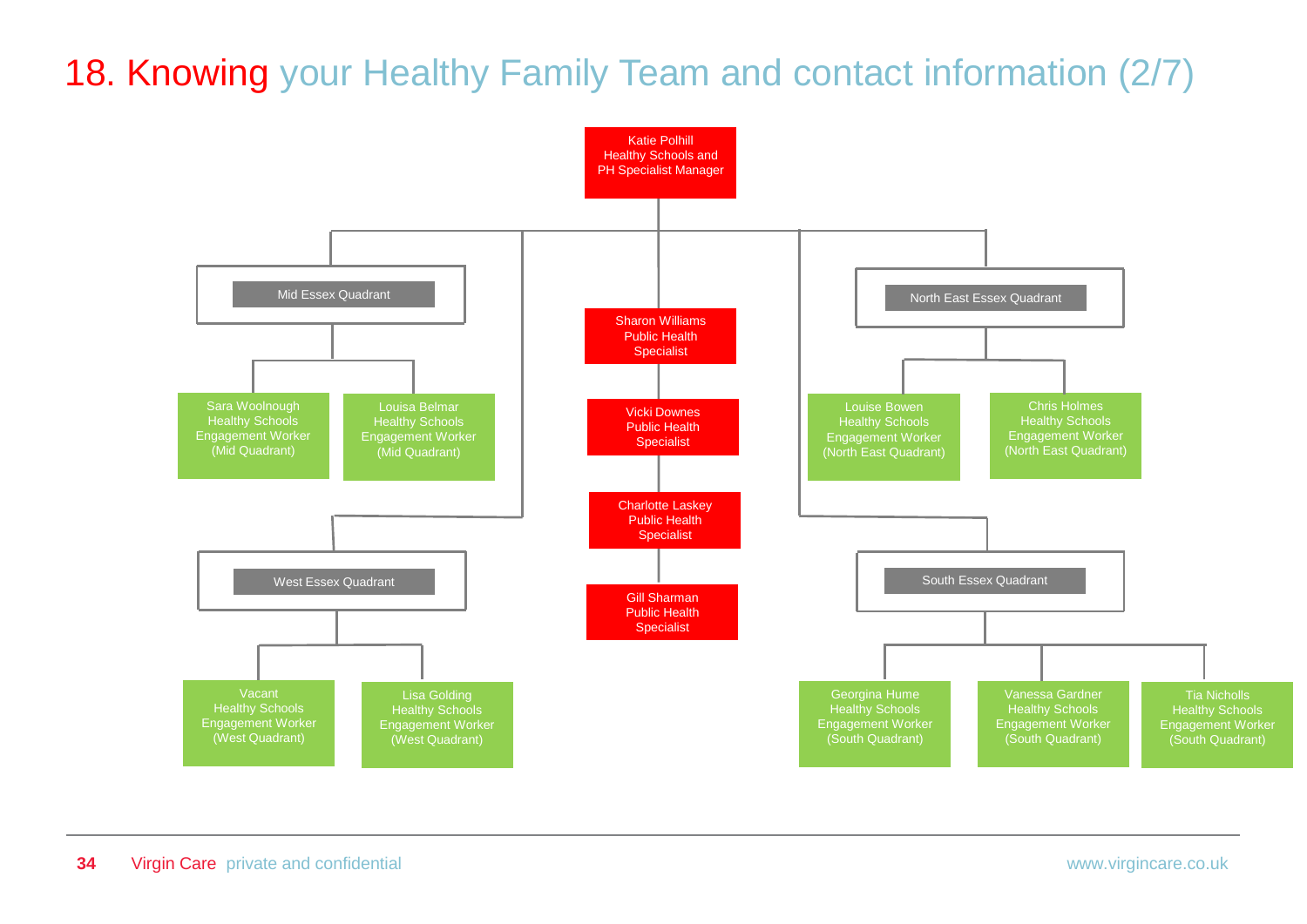### 18. Knowing your Healthy Family Team and contact information (3/7)

| <b>Healthy Schools and Public Health Team</b>                            | <b>Telephone</b>             | Email                                                             |
|--------------------------------------------------------------------------|------------------------------|-------------------------------------------------------------------|
| <b>Katie Polhill</b><br><b>Healthy Schools and Public Health Manager</b> | 07773 206377                 | katie.polhill@virgincare.co.uk                                    |
| <b>Mid Essex Healthy Schools:</b><br>Louisa Belmar                       | 07921 092974                 | louisa.belmar@barnardos.org.uk                                    |
| Sara Woolnough                                                           | 07712691726                  | sara.woolnough@barnardos.org.uk                                   |
| <b>West Essex Healthy Schools:</b>                                       |                              |                                                                   |
| <b>Lisa Golding</b>                                                      | 07815706038                  | lisa.golding@barnardos.org.uk                                     |
| <b>South Essex Healthy Schools:</b>                                      |                              |                                                                   |
| Vanessa Gardner<br><b>Tia Nicholls</b>                                   | 07540 920054<br>07802 655641 | vanessa.gardner@barnardos.org.uk<br>tia.nicholls@barnardos.org.uk |
| Georgina Hume                                                            | 07720 063185                 | georgina.hume@barnardos.org.uk                                    |
| <b>North Essex Healthy Schools:</b>                                      |                              |                                                                   |
| <b>Chris Holmes</b><br><b>Louise Bowen</b>                               | 07807 298097<br>07749316946  | chris.holmes@barnardos.org.uk<br>louise.bowen@barnardos.org.uk    |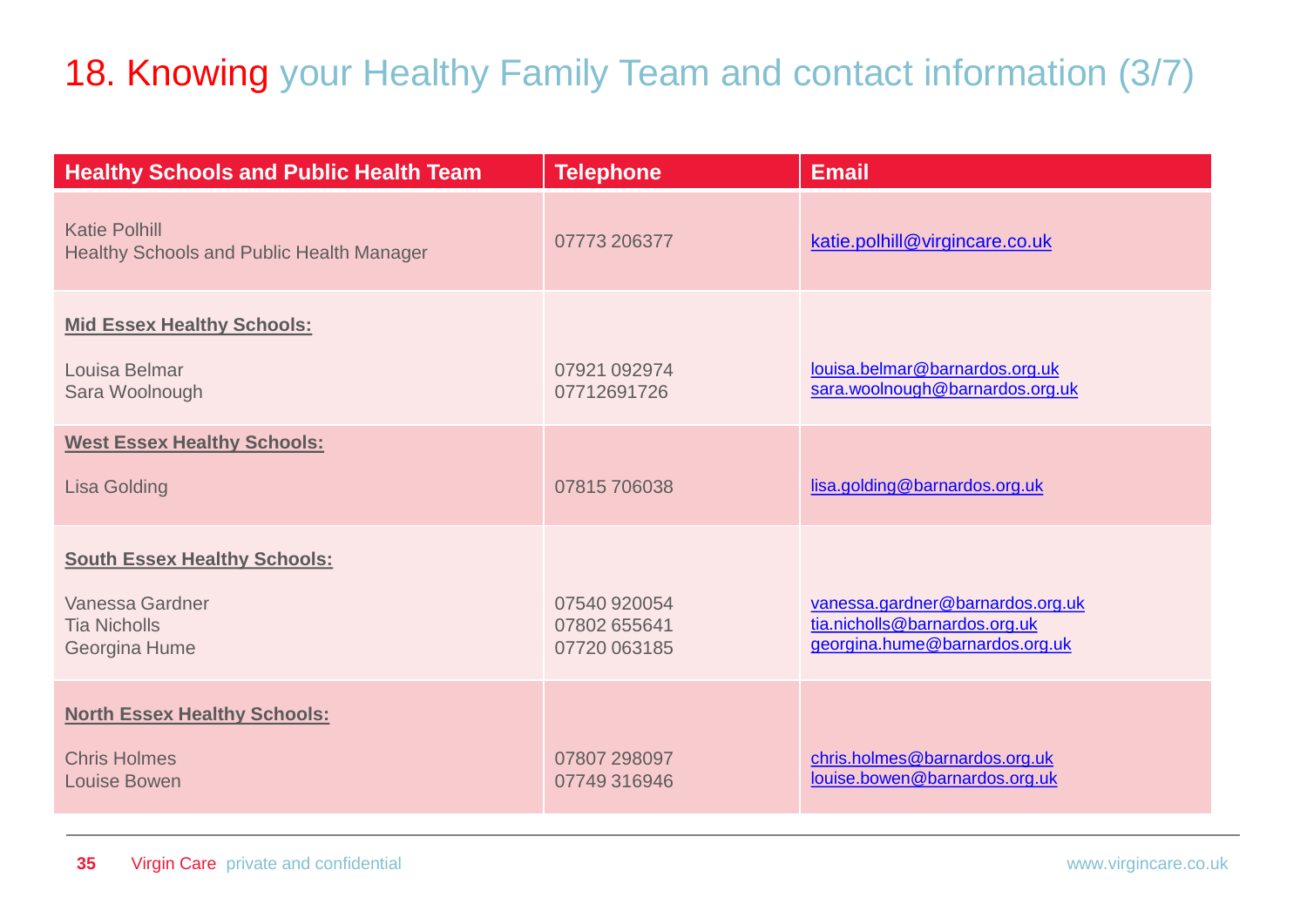# 18. Knowing your Healthy Family Team and contact information (4/7)

#### **Mid Essex Quadrant**

| <b>Integrated PB-19 Services</b>                        | <b>Telephone</b> | <b>Email</b>                      | <b>Base</b>                                                                                                                                                       |
|---------------------------------------------------------|------------------|-----------------------------------|-------------------------------------------------------------------------------------------------------------------------------------------------------------------|
| <b>Single Point of Contact</b>                          | 0300 2470014     | vcl.essexmid-pb19adminhub@nhs.net | Seax House Central Office Hub, 8th Floor,<br>Victoria Road South, Chelmsford CM1 1QH                                                                              |
| <b>Braintree Rural</b><br><b>Healthy Family Team</b>    | 01376 556863     | Via above                         | <b>Acorn Family Hub Delivery Site</b><br>Beridge Road, Halstead, Essex CO9 1JH                                                                                    |
| <b>Braintree Central</b><br><b>Healthy Family Team</b>  | 01376 556863     | Via above                         | <b>Carousel Family Hub</b><br>Chapel Hill, Braintree, Essex CM7 3QZ                                                                                               |
| Witham<br><b>Healthy Family Team</b>                    | 01376 556863     | Via above                         | <b>Harlequin Family Hub Delivery Site</b><br>Spa Road, Witham, Essex CM8 1NA<br><b>Silver End Family Hub Delivery Site</b><br>Broadway, Silver End, Essex CM8 3RQ |
| Maldon<br><b>Healthy Family Team</b>                    | 01621 272060     | Via above                         | The Pavilion Office Hub, Bentalls Shopping Centre<br>Colchester Road, Heybridge, Essex CM9 4GD                                                                    |
| <b>South Chelmsford</b><br><b>Healthy Family Team</b>   | 01245 329240     | Via above                         | <b>Chetwood Family Hub Delivery Site</b><br>Shirebourn Vale, Off Gandalf's Ride,<br>South Woodham Ferrers, CM3 5ZX                                                |
| <b>Central Chelmsford</b><br><b>Healthy Family Team</b> | 0300 247 0014    | Via above                         | Seax House Central Office Hub, 8th Floor,<br>Victoria Road South, Chelmsford CM1 1QH                                                                              |
| Springfield<br><b>Healthy Family Team</b>               | 0300 247 0014    | Via above                         | Seax House, Central Office Hub, 8th Floor,<br>Victoria Road South, Chelmsford CM1 1QH                                                                             |
| <b>Parkside</b><br><b>Healthy Family Team</b>           | 0300 247 0014    | Via above                         | Seax House, Central Office Hub, 8th Floor,<br>Victoria Road South, Chelmsford CM1 1QH                                                                             |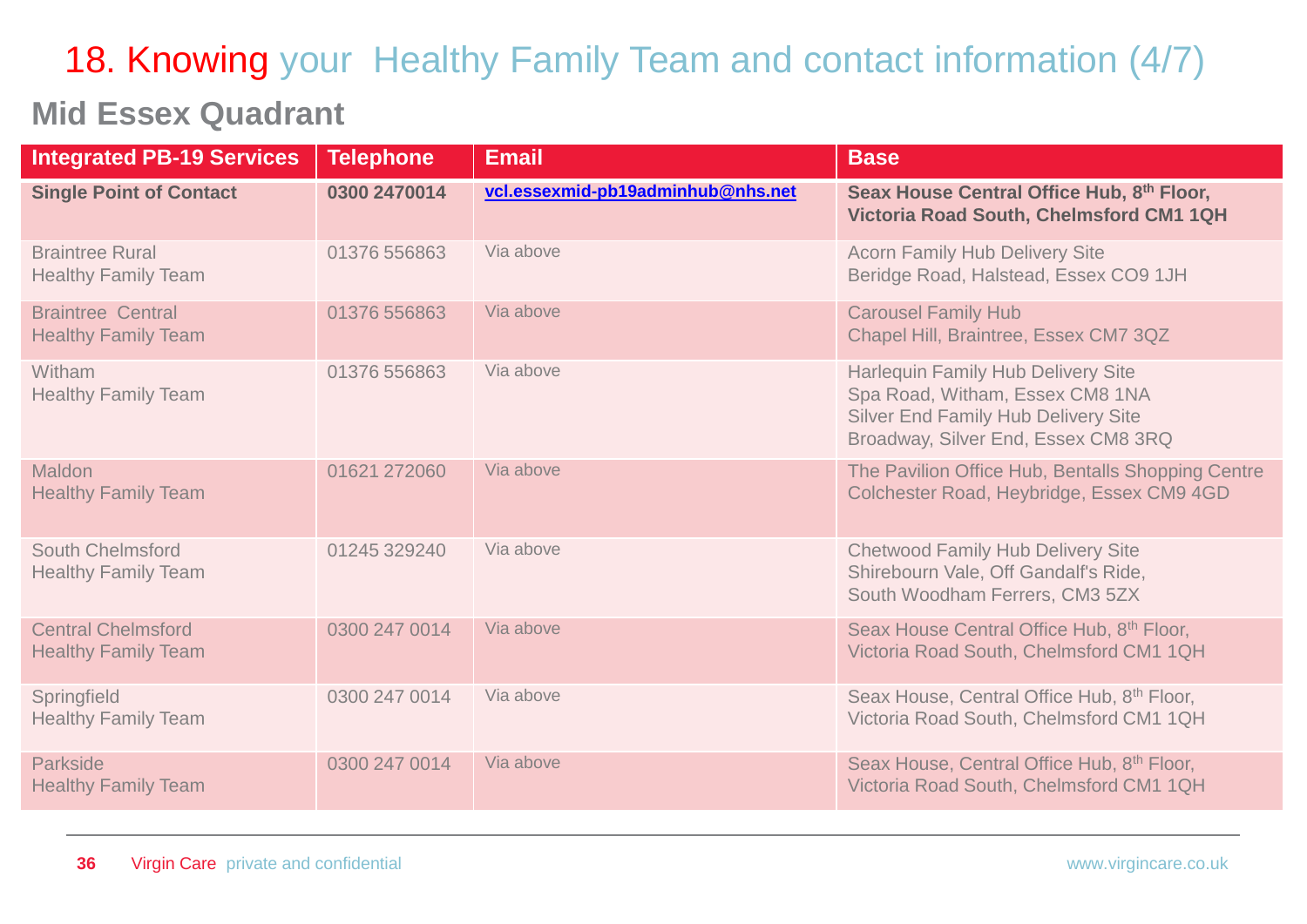## 18. Knowing your Healthy Family Team and contact information (5/7)

#### **North East Essex Quadrant**

| <b>Integrated PB-19 Services</b>                      | <b>Telephone</b> | <b>Email</b>                        | <b>Base</b>                                                           |
|-------------------------------------------------------|------------------|-------------------------------------|-----------------------------------------------------------------------|
| <b>Single Point of Contact</b>                        | 01206 372300     | vcl-essexnorth-PB19adminhub@nhs.net | <b>Lanswood Park</b><br>Broomfield Rd, Elmstead Market, Essex CO7 7FD |
| <b>Blackwater</b><br><b>Healthy Family Team</b>       | Via above        | vcl.essexne-blackwater@nhs.net      | <b>Berechurch Family Hub</b><br>CO <sub>2</sub> 8NN                   |
| Castle<br><b>Healthy Family Team</b>                  | Via above        | vcl.essexne-castle@nhs.net          | <b>Greenstead Family Hub</b><br><b>CO4 3QE</b>                        |
| <b>Chappell Viaduct</b><br><b>Healthy Family Team</b> | Via above        | vcl.essexne-chappellviaduct@nhs.net | <b>Berechurch Family Hub</b><br>CO <sub>2</sub> 8NN                   |
| <b>Stour Valley</b><br><b>Healthy Family Team</b>     | Via above        | vcl.essexne-stourvalley@nhs.net     | <b>Greenstead Family Hub</b><br><b>CO4 3QE</b>                        |
| Martello<br><b>Healthy Family Team</b>                | Via above        | vcl.essexne-martello@nhs.net        | <b>Tendring Education Centre</b><br><b>CO16 8BE</b>                   |
| <b>May Flower</b><br><b>Healthy Family Team</b>       | Via above        | vcl.essexne-mayflower@nhs.net       | Spinnels Lane,<br>Wix, CO11 2UJ                                       |
| <b>Naze Tower</b><br><b>Healthy Family Team</b>       | Via above        | vcl.essexne-nazetower@nhs.net       | <b>Tendring Education Centre</b><br><b>CO16 8BE</b>                   |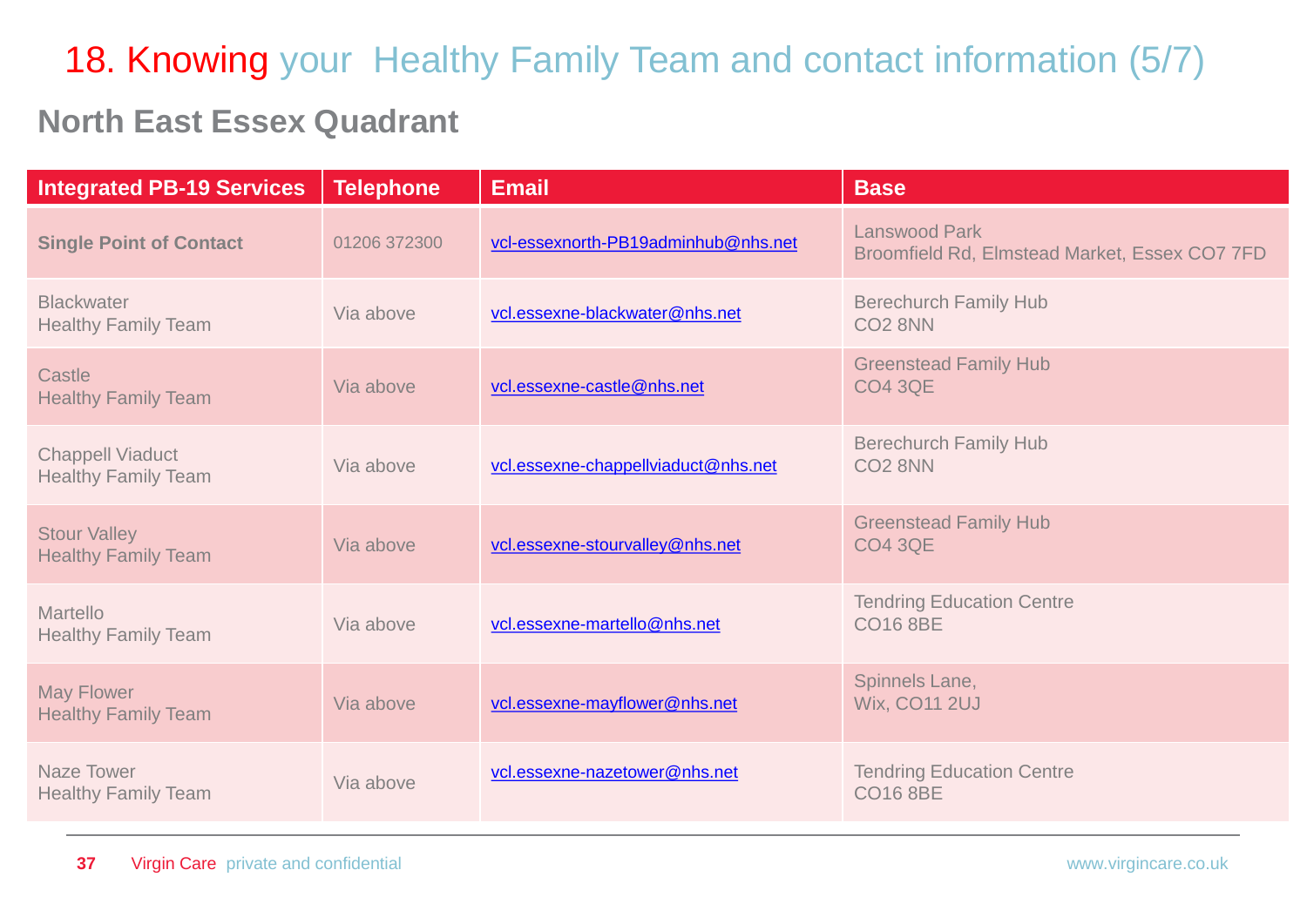### **South Essex Quadrant** 18. Knowing your Healthy Family Team and contact information (6/7)

| <b>Integrated PB-19 Services</b>                      | <b>Telephone</b> | Email                               | <b>Base</b>                                                               |
|-------------------------------------------------------|------------------|-------------------------------------|---------------------------------------------------------------------------|
| <b>Single Point of Contact</b>                        | 0300 2470013     | vcl-essexsouth-PB19adminhub@nhs.net | <b>Phoenix House Office Hub</b><br>Basildon, SS14 3EZ                     |
| <b>Basildon Central</b><br><b>Healthy Family Team</b> | 0300 2470013     | vcl.essexsouth-southwest@nhs.net    | <b>Phoenix House Office Hub</b><br>Basildon, SS14 3EZ                     |
| <b>Basildon East</b><br><b>Healthy Family Team</b>    | 0300 2470013     | vcl.essexsouth-southwest@nhs.net    | <b>Phoenix House Office Hub</b><br>Basildon, SS14 3EZ                     |
| <b>Basildon West</b><br><b>Healthy Family Team</b>    | 0300 2470013     | vcl.essexsouth-southwest@nhs.net    | <b>Phoenix House Office Hub</b><br>Basildon, SS14 3EZ                     |
| <b>Billericay</b><br><b>Healthy Family Team</b>       | 0300 2470013     | vcl.essexsouth-southwest@nhs.net    | <b>Billericay Health Centre</b><br>Billericay, CM12 0BJ                   |
| <b>Brentwood</b><br><b>Healthy Family Team</b>        | 0300 2470013     | vcl.essexsouth-southwest@nhs.net    | <b>Larchwood Gardens Family Hub</b><br>Brentwood, CM15 9NG                |
| <b>Rochford</b><br><b>Healthy Family Team</b>         | 0300 2470013     | vcl.essexsouth-southeast@nhs.net    | <b>Warren House</b><br>Hockley, SS5 4QS                                   |
| Rayleigh<br><b>Healthy Family Team</b>                | 0300 2470013     | vcl.essexsouth-southeast@nhs.net    | <b>Warren House</b><br>Hockley, SS5 4QS                                   |
| <b>Thundersley</b><br><b>Healthy Family Team</b>      | 0300 2470013     | vcl.essexsouth-southeast@nhs.net    | <b>Little Handprints Family Hub Delivery Site</b><br>Thundersely, SS7 3PT |
| Canvey<br><b>Healthy Family Team</b>                  | 0300 2470013     | vcl.essexsouth-southeast@nhs.net    | <b>Little Lions Family Hub</b><br>Canvey, SS8 9SU                         |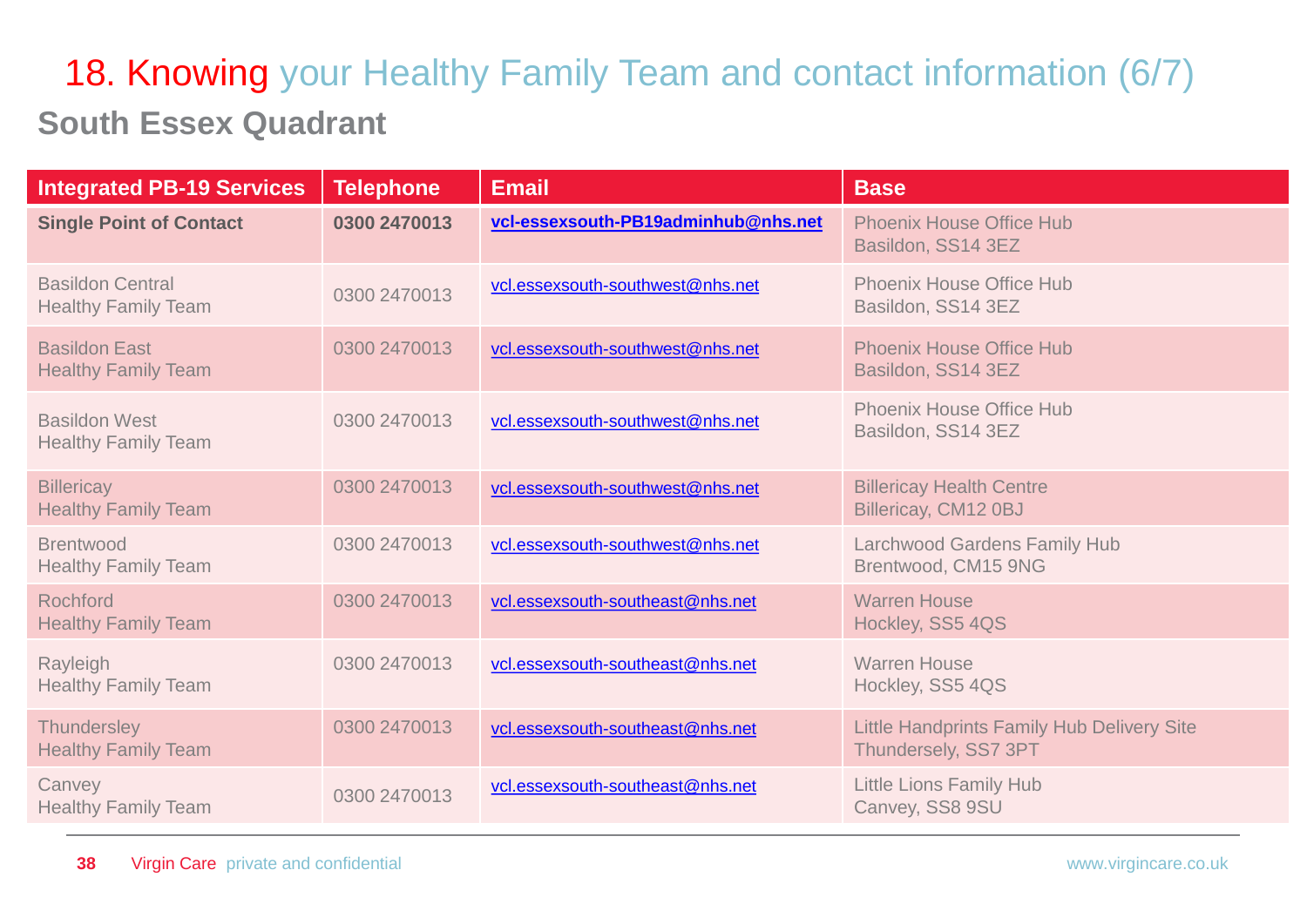## **West Essex Quadrant** 18. Knowing your Healthy Family Team and contact information (7/7)

| <b>Integrated PB-19 Services</b>                               | <b>Telephone</b>               | <b>Email</b>                             | <b>Base</b>                                                                                   |
|----------------------------------------------------------------|--------------------------------|------------------------------------------|-----------------------------------------------------------------------------------------------|
| <b>Single Point of Contact</b>                                 | 01279 342166                   | vcl-essexwest-PB19adminhub@nhs.net       | <b>Kao Park Office Hub</b><br><b>London Road, Harlow, CM17 9NA</b>                            |
| <b>Uttlesford</b><br><b>Healthy Family Team</b>                | 01799 642 300<br>01279 812 348 | vcl.essexwest-uttlesfordadminhub@nhs.net | <b>Spangles Family Hub</b><br>Lower Street, Stansted, Mountfitchet, CM24 8LR                  |
| <b>Harlow North</b><br><b>Healthy Family Team</b>              | 01279 773 900                  | vcl.essexwest-harlowadminhub@nhs.net     | <b>Tree House Family Hub</b><br>Parnall Road, Harlow, CM18 7NG                                |
| <b>Harlow South</b><br><b>Healthy Family Team</b>              | 01279 772 600                  | vcl.essexwest-harlowadminhub@nhs.net     |                                                                                               |
| Epping, Ongar & Waltham Abby<br><b>Healthy Family Team</b>     | 01992 575 175                  | vcl.essexwest-eppingadminhub@nhs.net     | <b>Brambles Family Hub</b><br>Epping Library, St Johns Road, Epping, CM16 5DN                 |
| Loughton, B'hurst Hill, Chigwell<br><b>Healthy Family Team</b> | 020 8272 4600<br>020 3243 2086 | vcl.essexwest-loughtonadminhub@nhs.net   | <b>True Stars Family Hub Delivery Site</b><br>The Limes Centre, Limes Farm, Chigwell, IG7 5LP |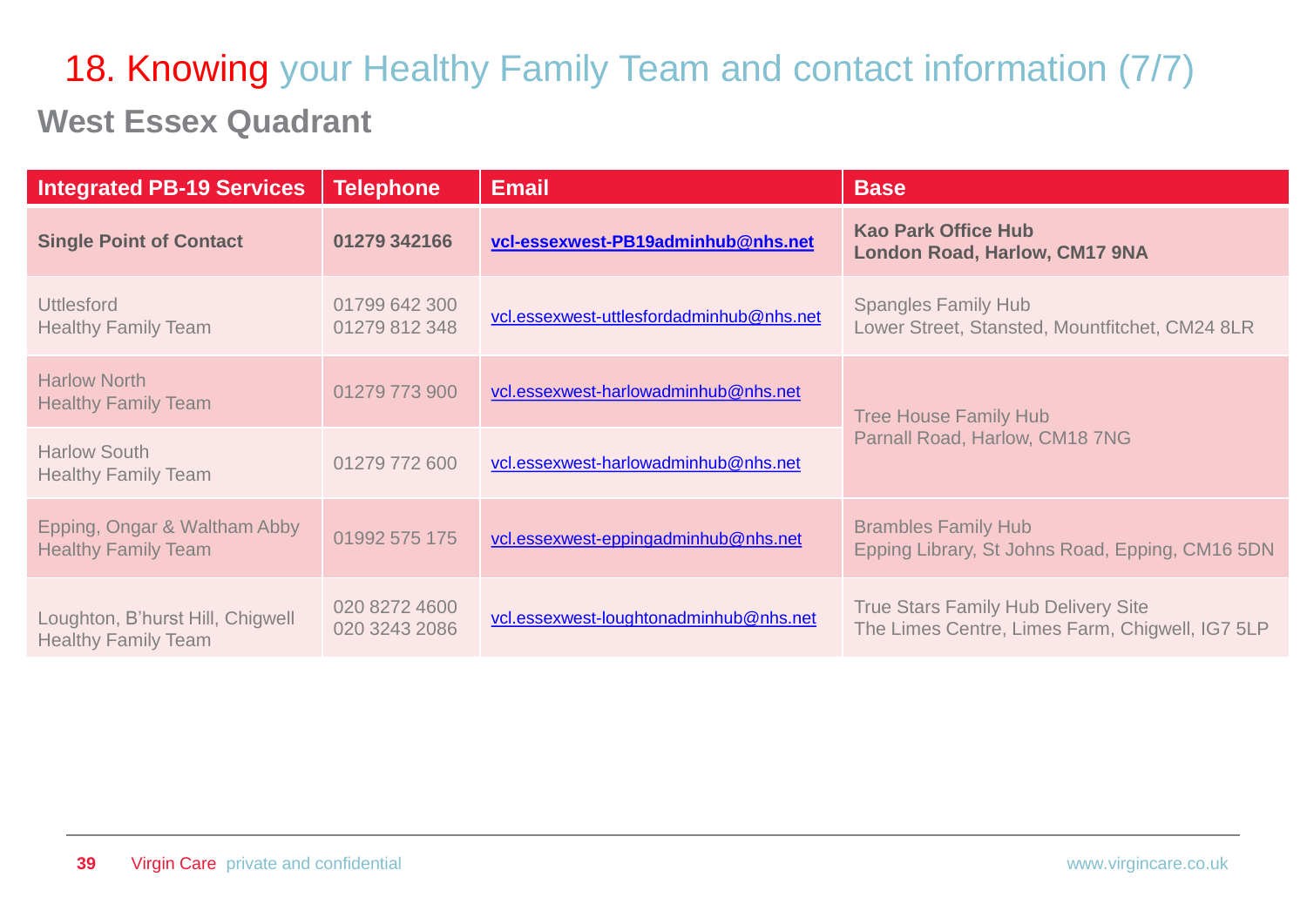### 19. Our role in Safeguarding children (1/3)

**Safeguarding Children is a large aspect of the role of the School Nurse, with significant impact on their time related to the development and processing of information that is used within the service directly, and by other professionals who work in partnership with vulnerable families. The Essex Child and Family Wellbeing Service provide:**

- Attendance at safeguarding meetings, including all initial and review child protection conferences (which require full written assessments of the child's and parents strengths and vulnerabilities)
- Attendance at all additional safeguarding meetings where there is a health linked issue where ECFWS will have an input. This 'may' require a report, in particular if the practitioner is unable to attend. Meetings include core groups, CIN meetings and strategy meetings (this is not an exhaustive list)
- Review of specific information from external partners. This includes review of all domestic abuse notifications (DAN's), non attendance to some medical appointment notifications and A&E attendance information in relation to the entire health record, and family dynamic, and follow-up if assessed as necessary.
- Completion of S17 and S47 requests within set timescales
- Full health assessments for known vulnerable families who move into Essex from out of area.
- Undertaking of Review Health Assessments for all children who are Looked After who are over the age of 5 years which includes assessment of health, and the development and monitoring of attainment of the associated health plan inclusive of the required referrals to achieve this. This is reviewed every 12 weeks. There are also numerous additional statutory review reports required for this caseload.
- Writing of reports for all LAC children who are on an EHCP and attendance at the EHCP Outcome meetings for LAC children (when required).
- Offer for all LAC children aged 14-16 of a transition to adult services questionnaire and the development of interventions to meet any identified need.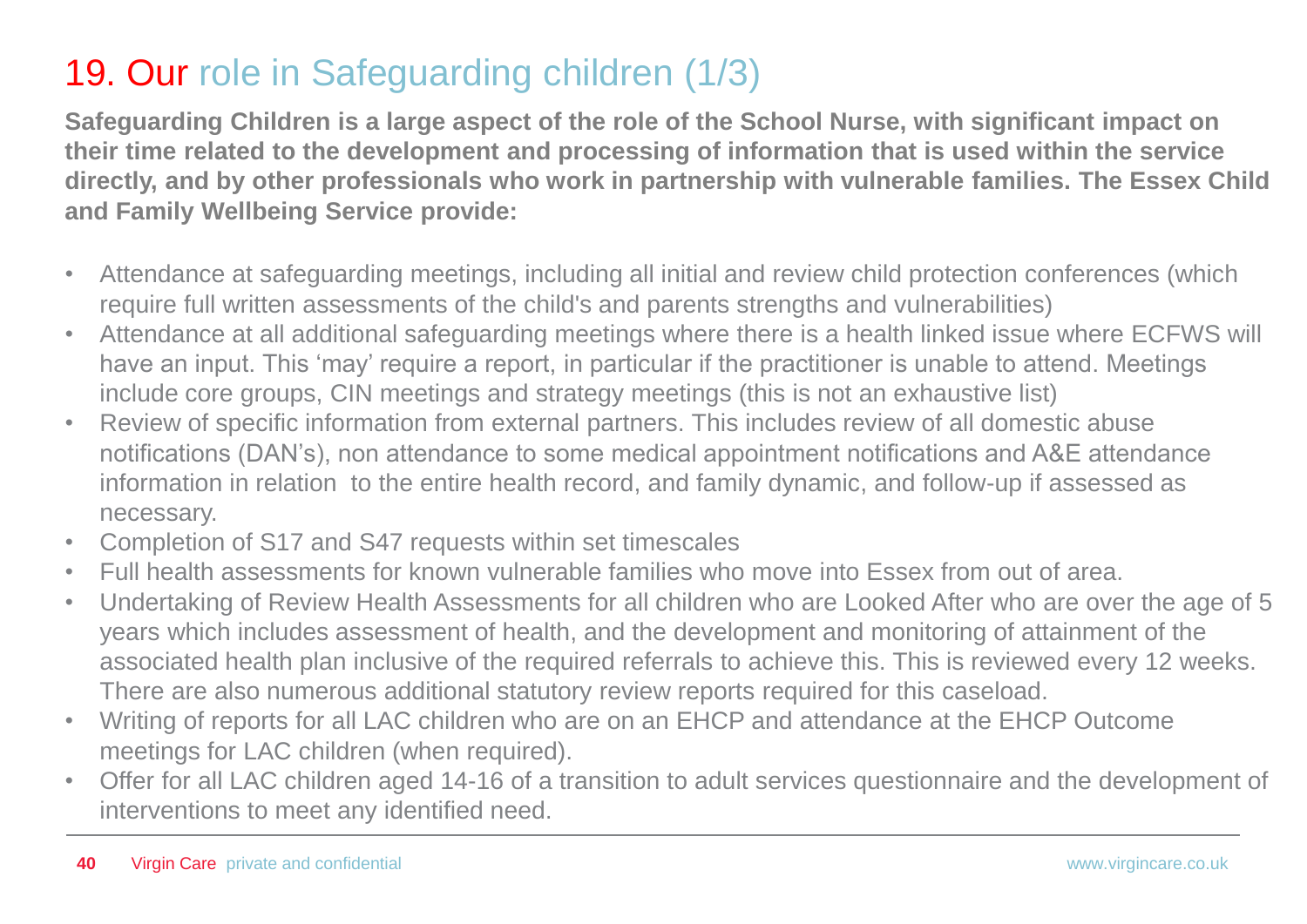#### 19. Our role in Safeguarding children (2/3)

School Safeguarding Leads must continue to report urgent Safeguarding matters to Essex County Council's Children and Family Hub, via their on-line Request for Support portal.

[https://schools.essex.gov.uk/pupils/Safeguarding/Child\\_Protection\\_Referrals/Pages/Safeguarding-Key-](https://schools.essex.gov.uk/pupils/Safeguarding/Child_Protection_Referrals/Pages/Safeguarding-Key-Service-Contact-Infomation.aspx)[Service-Contact-Infomation.aspx](https://schools.essex.gov.uk/pupils/Safeguarding/Child_Protection_Referrals/Pages/Safeguarding-Key-Service-Contact-Infomation.aspx)

**How to report a concern about a child**

If a teacher is concerned that a child or young person is being harmed or neglected, or is at risk of this, they should go to the Essex Effective Support website where you can make a referral to the Children and Family Hub.

Where a child is at immediate risk of significant harm, teachers should call the Children and Families Hub on **Tel: 0345 603 7627** and ask for the 'Priority Line' or call the Police.

Out of Hours: Monday -Thursday 17:00 pm to 09:00 am and Fridays & Bank Holidays 16:30 pm to 09:00 am call: 0345 606 1212 or Email: **emergency.dutyteamoutofhours@essex.gov.uk** 

Essex County Council's Children and Families Hub also offers a consultation line for professionals providing advice and guidance. This can be accessed by calling 0345 603 7627 and asking for the 'Consultation Line'.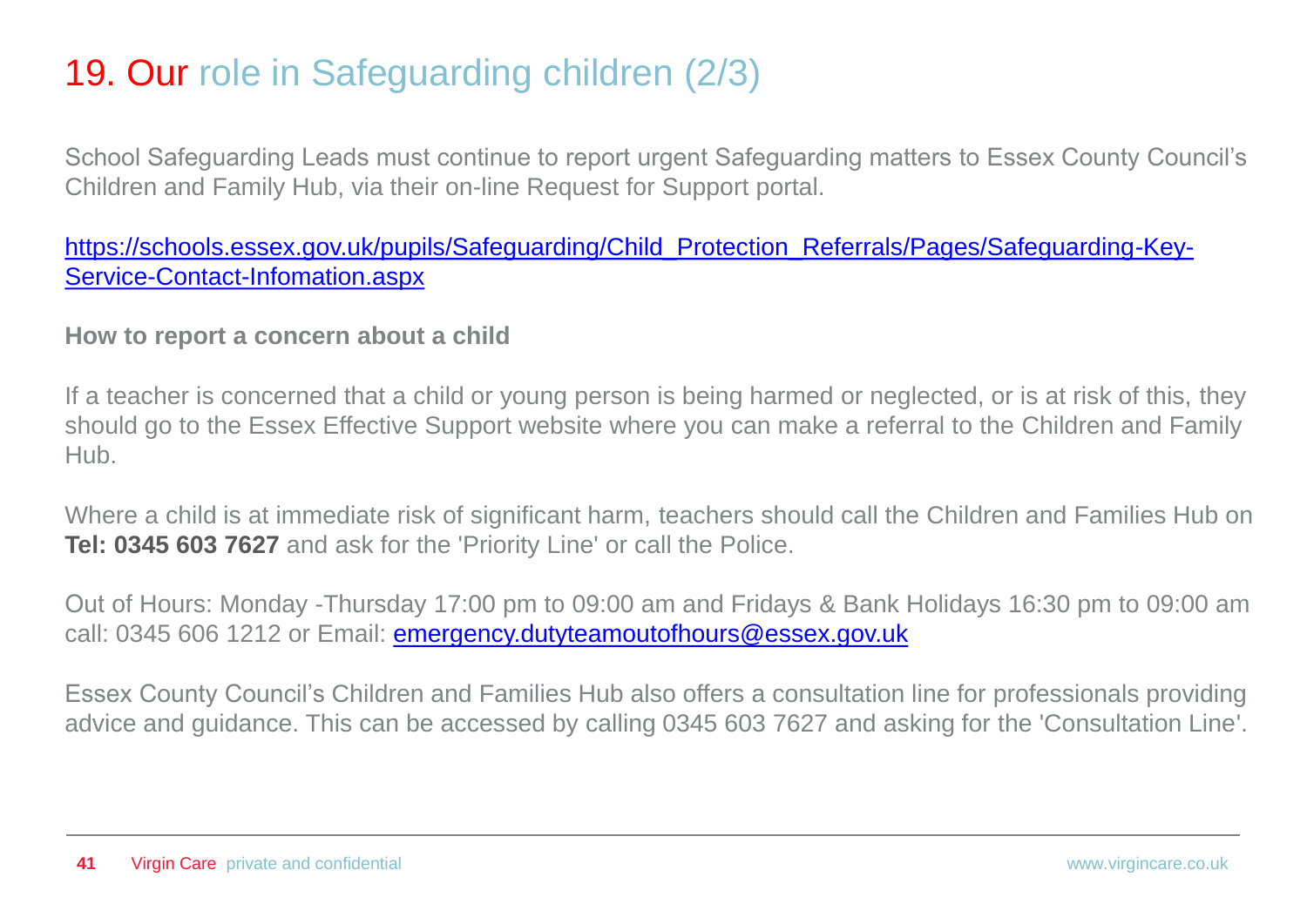#### 19. Our role in Safeguarding children (3/3)

ECFWS has a dedicated team of Safeguarding and Looked After Children professionals in each Quadrant who support and advise our Healthy Family Teams in managing complex risks involving children.

| Mid Essex Safeguarding and Looked After Children's Team                                                                                                                                             | North Essex Safeguarding and Looked After Children's Team                                                                                                         |
|-----------------------------------------------------------------------------------------------------------------------------------------------------------------------------------------------------|-------------------------------------------------------------------------------------------------------------------------------------------------------------------|
| <b>Essex Child and Family Wellbeing Service</b>                                                                                                                                                     | <b>Essex Child and Family Wellbeing Service</b>                                                                                                                   |
| 8th Floor SEAX House                                                                                                                                                                                | <b>Broomfield House</b>                                                                                                                                           |
| <b>Victoria Road South</b>                                                                                                                                                                          | <b>Lanswood Park</b>                                                                                                                                              |
| Chelmsford, CM1 1QH                                                                                                                                                                                 | <b>Broomfield Road</b>                                                                                                                                            |
| Safeguarding Administration: 01245 782053                                                                                                                                                           | Colchester, CO7 7DD                                                                                                                                               |
| Looked After Children Administration: 01245 782052                                                                                                                                                  | Safeguarding & Looked After Children's Team: 01206 372300 ex.239                                                                                                  |
| Safeguarding generic email: vcl.essexmid-safeguardingchildren@nhs.net                                                                                                                               | Safeguarding generic email: vcl.essexne-safeguardingchildren@nhs.net                                                                                              |
| Looked After Children generic email: vcl.essexmid-lac@nhs.net                                                                                                                                       | Looked After Children generic email: vcl.essexne-lac@nhs.net                                                                                                      |
| South Essex Safeguarding and Looked After Children's Team<br><b>Essex Child and Family Wellbeing Service</b><br>Suite 14, Phoenix House<br>St. Christopher Martin Road<br>Basildon, Essex. SS14 3EZ | West Essex Safeguarding and Looked After Children's Team<br><b>Essex Child and Family Wellbeing Service</b><br>Kao Park 2, Hockham Way<br>Harlow, Essex, CM17 9SR |
| Safeguarding & Looked After Children's Team-0168 600303                                                                                                                                             | Safeguarding & Looked After Children's Team- 01279 342166                                                                                                         |
| Safeguarding generic email: vcl.essexsouth-safeguarding@nhs.net                                                                                                                                     | Safeguarding generic email: vcl.essexwest-safeguardingchildren@nhs.net                                                                                            |
| Looked After Children generic email: vcl.essexsouth-lac@nhs.net                                                                                                                                     | Looked After Children generic email: vcl.essexwest-lac@nhs.net                                                                                                    |